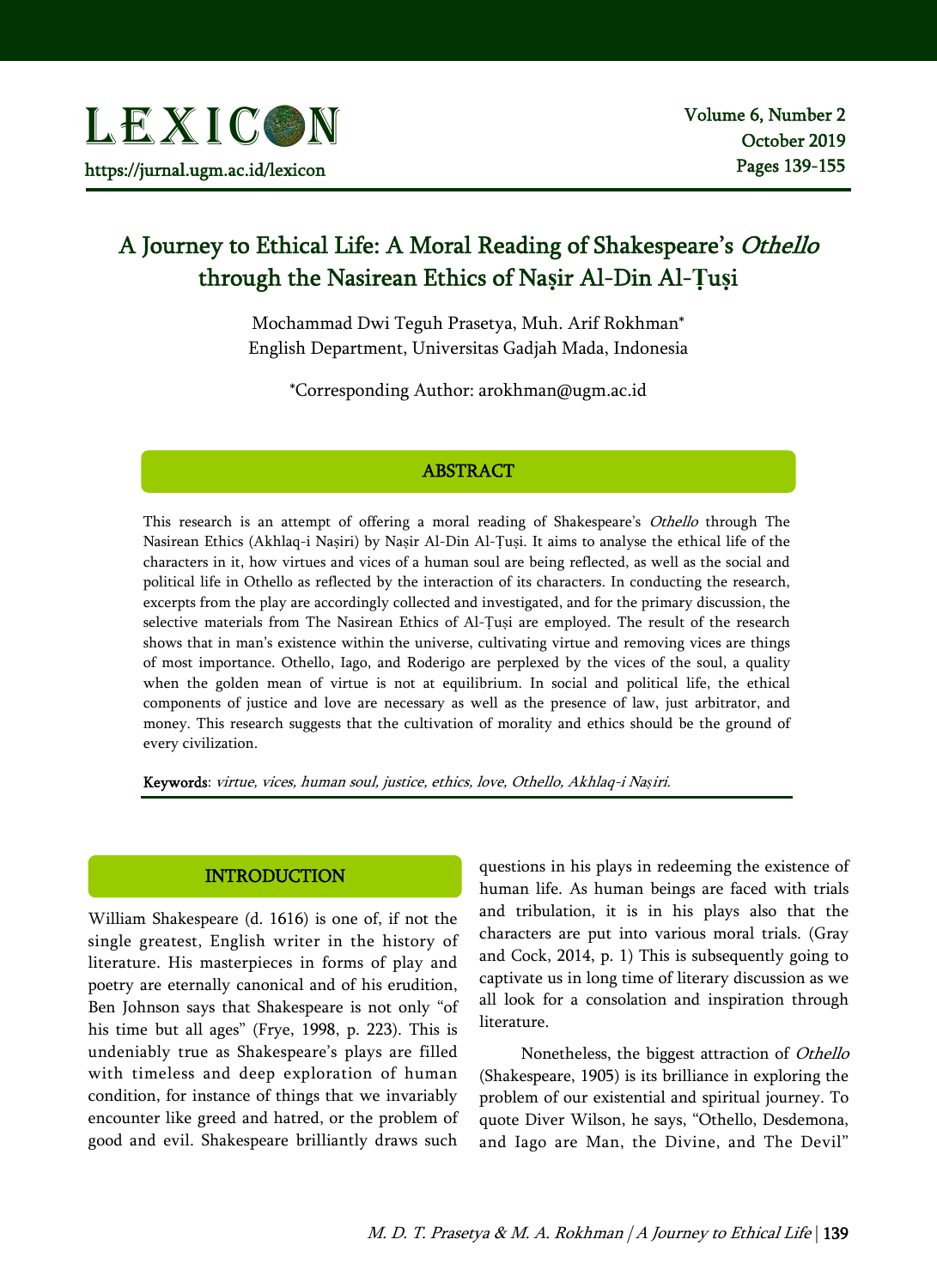(Lings, 1966, p. 18). The play is centered on the story of Othello, a Moorish general in the Venetian army and Iago, the jealous vice-general lieutenant, enraged and moved to yearn for a vengeance. Iago's insinuation is so archetypal in our life and the dialectic that Othello and Desdemona are posed to will discover human's existential life problems. For those reasons, Othello was chosen as the main object of the study. In doing that, The Nasirean Ethics of Nasir Al-Din Al-Tusi serves to be the theoretical lens to conduct this study, which is used to view Othello at which the wisdom and the greatness of this play can be grasped. This altogether presents the wisdom that Nasirean Ethics possesses.

# LITERATURE REVIEW

A number of studies have been conducted on the work. For instance, Sukardi (2015) analysed the traits of Iago dan his relationships to the Machiavellian principles. Using dynamic structuralism proposed by Mukarovsky, she then focused on the intrinsic elements of the play as well as the elaboration of Machiavellian values. It was concluded that Iago met the characteristics that a true Machiaveliian possesses.

An investigation by Bayer (2010) analysed the principal characters of Othello through the lenses of Swanton's formulation of virtue and Michael Slote's Agent Based approach. Another study by Prabowo (2013) employed an objective approach and analysed the racial issues in Othello. The racial prejudice had impacts on the characters of Othello in the play.

An attempt to analyse Othello from the Islamic perspective has been conducted by Abdullah (2018). He cited the actions, phenomenon, and some conducts by characters and analysed them using Islamic framework that predominantly was derived from Qur'anic perspective and Prophetic tradition. He explained that there was a lack of encouragement and enthusiasm from Muslims to study literature deeply. He analysed the characters of Othello and their behaviours in relation to the plot and how Islam sees the case.

# THEORETICAL FRAMEWORK

#### Virtue and Vices of Human Soul

Virtue is a disposition or admirable character. It is the fruit resulted when a faculty of the soul is at equilibrium. Based on the existing three faculties of the soul propounded by Al-Tusi, the rational, irascible, concupiscible faculty, four cardinal virtues are things to be cultivated to purify one's character and enjoin one to the pursuit of a good life before God. They are wisdom, resulted from the equilibrium of rational faculty, courage, from irascible faculty, continence, from concupiscible faculty, and justice is the harmony of all virtue. The virtue is in a golden mean between two sides of extreme quality, when it is not balanced, the vice of the soul is resulted. The vice of the soul takes place because of three things: excess (*ifrat*), deficiency (*tafrit*), and perversion (*rada'at*).

## Social and Political Theory of Nasirean Ethics

Tusi believes that politics is the human association, and it is necessary as human being pursues the felicity through a constant ethical life, human is in need of assistance. In doing that, there are things that have to be built within political community. First of all, a society should be built by labour specialization as this division of task is what enables them to flourish. Some might dedicate themselves in farming, some in knitting, and others. In securing those cooperations, justice has to be preserved. Justice is the harmony of all virtue, and within a political community, justice should be predicated on the Divine Law, Just arbitrator, and money. However, as such pursuit of justice is necessary, there is a higher component at which society should be built, it is love. Love should be the basis of every action in a social and political life.

## **METHODS**

## Method of Collecting Data

The library research is employed in this study. The primary data is Othello by William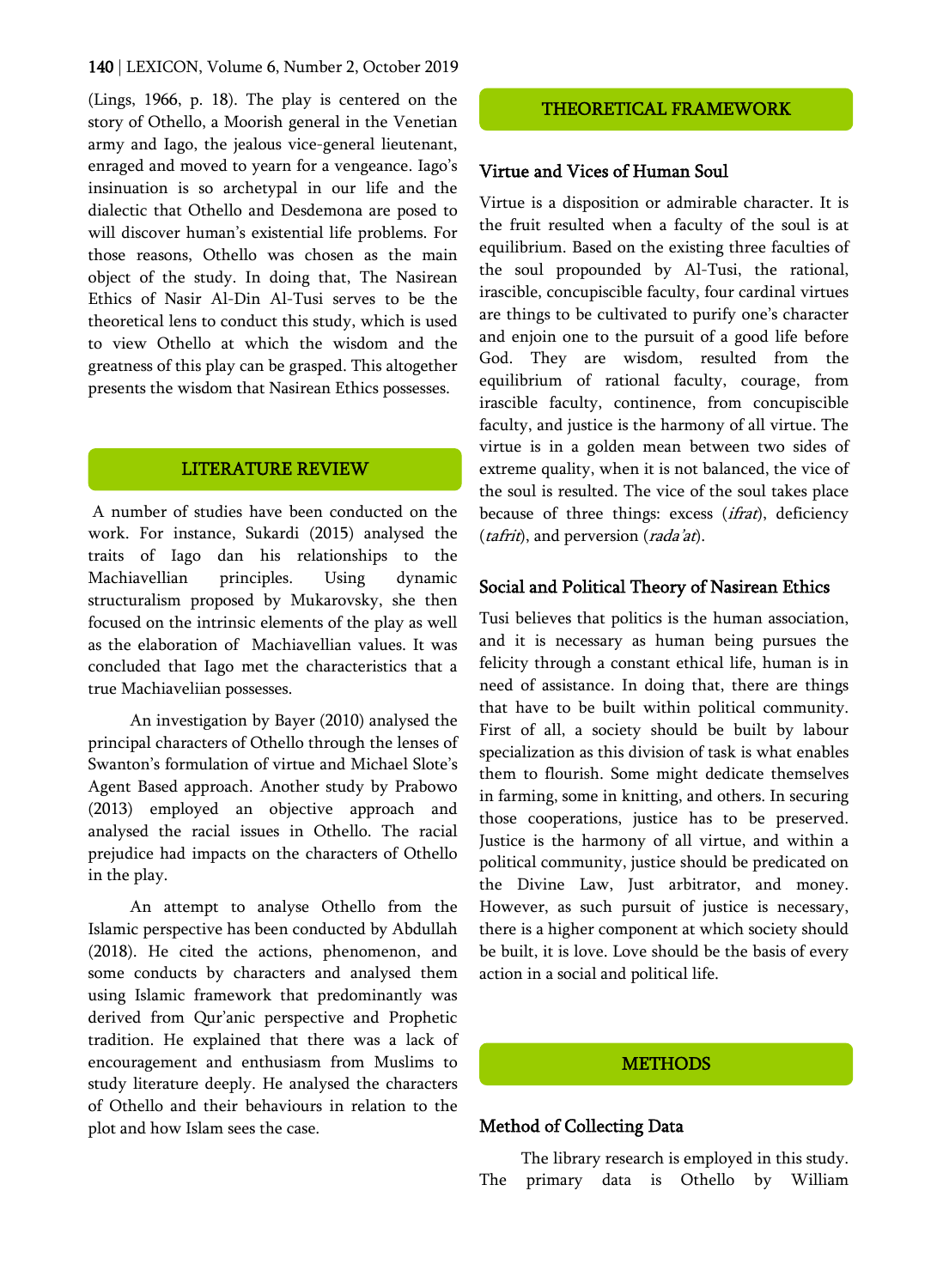Shakespeare, in his complete works edited by W.J. Craig (1903). Insofar the research questions are posed, an extensive reading to the whole play is done by which the monologue, dialogue, plot, and situation in the play are accordingly comprehended and noted to support the analysis and the findings of the study. The selected data for the research is any dialogue or monologue and character's interactions which are significant to the whole play and most substantial to be analysed from Nasirean Ethics perspective.

For theoretical discussions, The Nasirean Ethics discussion will be selectively extracted from G.M. Wickens' translation (1964) of Akhlaq-i Nasiri accordingly, in relation to the aforementioned research questions. To offer a comprehensive analysis on this book, several books, journals and articles on Nasirean and Islamic Ethics will be collected and extensively investigated to support the analysis on this research that will be listed in bibliography.

# Method of Analyzing Data

Insofar the data are carefully selected and collected, in what follows, the primary data from Othello will be understood in comprehensive ways by extensive readings, to understand its meaning, implications, reasons, insights, and its relations to the whole story of the play. The way the character demonstrates his worldview from his dialogue or monologue is heavily analysed, and how one interacts with others are things to observe carefully. If such thing has been accordingly identified, the theoretical discussion of Akhlaq-i Nasiri is employed as a lens to see those findings in the play and what moral implication that can be implied and learned there.

## RESULTS AND DISCUSSION

# Othello and the Virtue and Vices of the Rational Faculty

In this part, Othello is analysed as he is the main figure of this play which always invites our sympathy due to his tragic journey within the play. His life is rich of moral insights as he is dealing with various forms of tribulations in marriage, friendship, and political career and the fact that he faces evil whispers from Iago and other difficult trials. Throughout the play, Othello is consistently insinuated by the evil power of Iago. In dealing with evil insinuation, and other people's manipulation and difficult trial, analysing Othello is filled with moral visions on using our rational in resisting against evils.

In this part, the virtue of wisdom that Othello shows, in this case at the Act 1 Scene 1, is elaborated. At the beginning of the play, Iago and Roderigo are calling Brabantio as to insinuate and enrage him of his daughter Desdemona who is married by the Othello. Brabantio is enraged and he accuses Othello of doing witchcraft and enchantment upon his daughter, "O thou foul thief, where hast thou stow'd my daughter? Damn'd as thou art, thou hast enchanted her" (1.1.62-63). Soon, Brabantio and some of his ancients are in a search of Othello to demand words from him, they meet in the middle of the night and a bloody fight is going to take place between them. Though the pressure is on and Othello can possibly do the fight, Othello demonstrates his leadership and manages to control himself in such situation as he says, "Hold your hands, both you of my inclining and the rest: Were it my cue to fight, I should have known it Without a prompter." (I.1.83-84) He also affirms Brabantio's charge wisely to go to before the law as to prove and clarify Brabantio's accusation of him doing a "robbery" on his daughter. When Brabantio has intensely planned to avenge him in such private and physical revenge as hinted by Iago, "he comes to bad intent", that situation is wisely turned down by Othello. Such act, of controlling raging emotions of his and the rest of his inclinings, though he is at some ways under pressure, it is not a wisdom which neither exceeds, in a sense a person is using his intelligence to ridicule other and beyond obligatory extent, nor lack use of it, which denotes the neglect of rational and clever decision. He ascends from such situation, from quarrel to that of reconciliation. Othello manages to control his rage and disavow any temptation to foolishly fight Brabantio and his people. He handles his way from that of confusion and agitation within this case, and such can only take place as he does not get enraged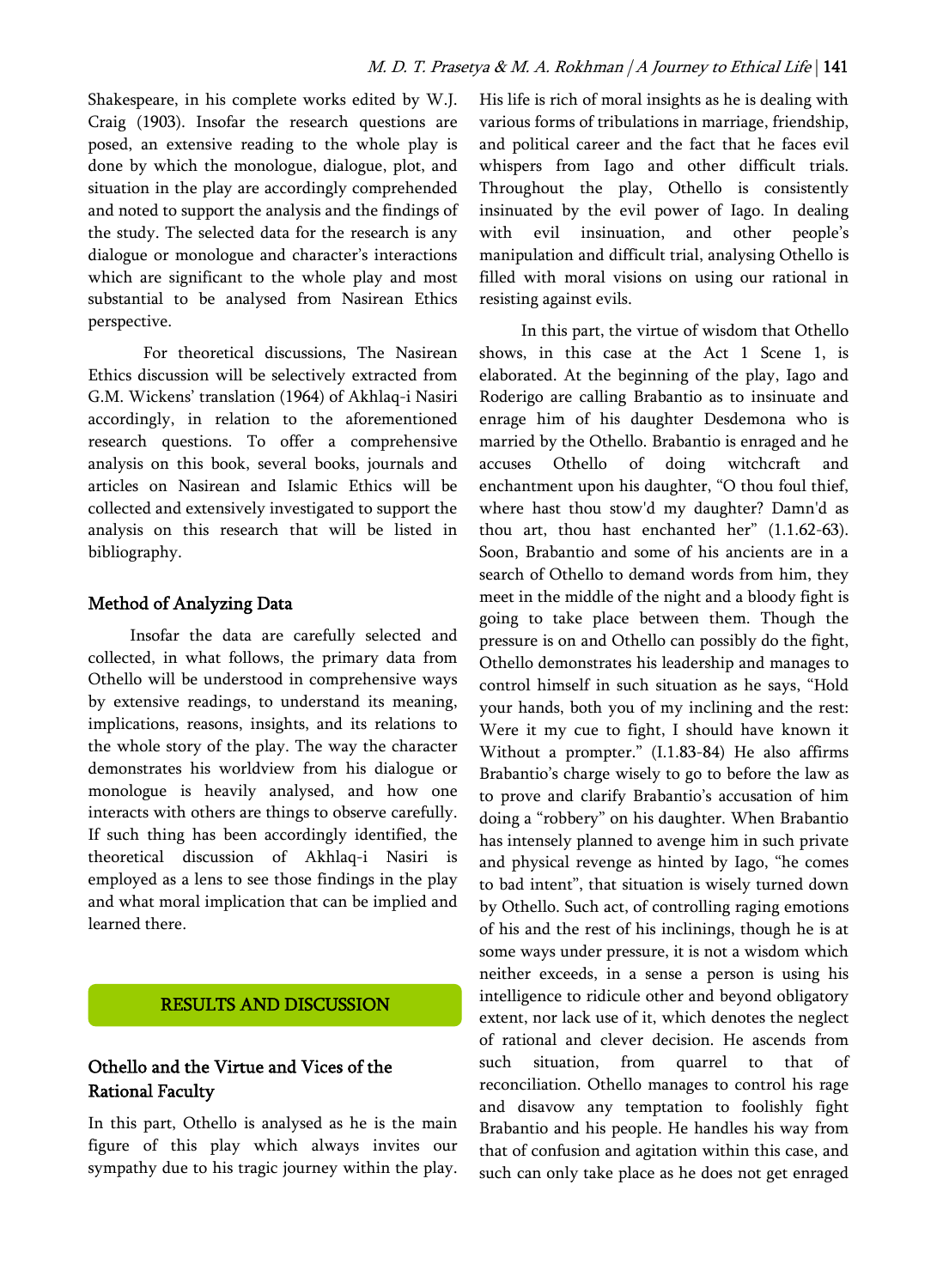of Brabantio's enragement but choose to go to the court of proving his case. His irascible faculty (quwwati ghadabi) is receptive to moral and intellectual reflection and at obedience to it, which in this sense, discipline takes over his savage nature within himself. In following this, Othello answers Brabantio's charge of taking the case before the law, he says "What if I do obey? How may the Duke be therewith satisfied, Whose messengers are here aboust my side, Upon some present business of the state to bring me to him?" (1.2.87-90) Othello manages to realize that he needs to go directly before the law as he will have more authoritative reasoning and defence if such case is weighed up properly in the court. Such decision is the use of Othello's rationality and his clarity of mind, as it is the realization of the soul away from the confusion in grasping the reality (Ṭuṣi, 1964, p. 82). Othello manages to clear his mind that to reconcile those problems, bloody duel should be avoided therefore he needs to bring it before the court to comfort the involved parties and clear his case. Say, Othello is problematic for his marriage, but at the same time he also has the chance of destroying himself before the law if he loses against the charge. But, he manages to realize that only proper procedure of the trial can clearly process his case. It is on this matter that I mention the wisdom Othello has. It is Othello's awareness that bloody duel and fight are simply going to ruin every figure involved and no case is going to be solved properly and fairly.

In what follows, the vices of the soul that Othello has will be explained. It might be true that Iago's manipulation is devilry though it is not at the expense of his sole brilliance, but to the ignorance and confusion that Othello demonstrates. Ignorance is the opposite of knowledge, and knowledge signifies the understanding of reality rightly. When Iago plants his suspicions and insinuations, Othello is affirming himself without hesitation. In fact, it is his voluntary enjoinment to attract him to speak, as "let me know thy thought" that begins those disaster. Instead of verifying, he lets loose these insinuation preoccupying his mind, and never gives smallest of chance for Desdemona or Cassio to prove their innocence. Othello is also very superficial in grasping the reality and assessing people around him. This is realized by Iago by stating that "The Moor is of a free and open nature, That thinks men honest that but seem to be so; And will as tenderly be led by the nose As asses are" (1.3.405-408). The speeches of Iago are not merely his inner thoughts, but it is the way Shakespeare tells his audiences of the situations around his play. Though his testimony needs further evidence and proof, but his statements hold true to the end of the play as Othello is somebody that is easily taunted merely by weak arguments that make him easily lose his trust to Desdemona. He is somebody with heedless contemplation and decision making, for instance, how Othello becomes somebody that praises and loves Desdemona as "My life upon her faith!" (I.3.296) then manages to become somebody devoid of compassion at all as he calls Desdemona "Impudent strumpet! (4.2.79)", as hence it is thrown without further rational evidence and dialogue as Desdemona, never in the slightest justice, is given room to defend and prove herself. Even he is just enraged after Iago's false speech of Cassio's sexual talk on "Sweet Desdemona, let us be wary, let us hide our loves." (3.3.420-421) Such false imagination is enough to enrage Othello, of "monstrous! Monstrous!", with no proofs whatsoever, and says "I'll tear her into pieces". (3.3.432) Othello lets gossips and false speech ruin his life, and turn him to believe in the unprovable words from others rather than their own wife, but most importantly without proper judgments. If the sign of wisdom is clarity of mind, at which the soul realizes an aptitude for extracting the desired result without being befallen by any agitation or confusion, in this case that Othello is perplexed by his confusion, caused by his own superficiality. Othello fails to recognize that in denouncing that falsehood, he needs to verify the truth to Desdemona or Cassio and any figures related to his case, not by blatant and careless judgment. He starts his rashness and malignity before even Cassio or Desdemona are deliberately invited to prove the case. However, the worst part lies in his assumption of the situation, which leads him to carelessly decide on things that he does not really know, on Desdemona and Cassio. He is merely making a position by a presumption that only by private vengeance such problem will be consequently solved. Othello loses his clear sense that any possibilities of their case are still existing and only by careful verification that the problem can be overcome. He is too quick to appraise himself on the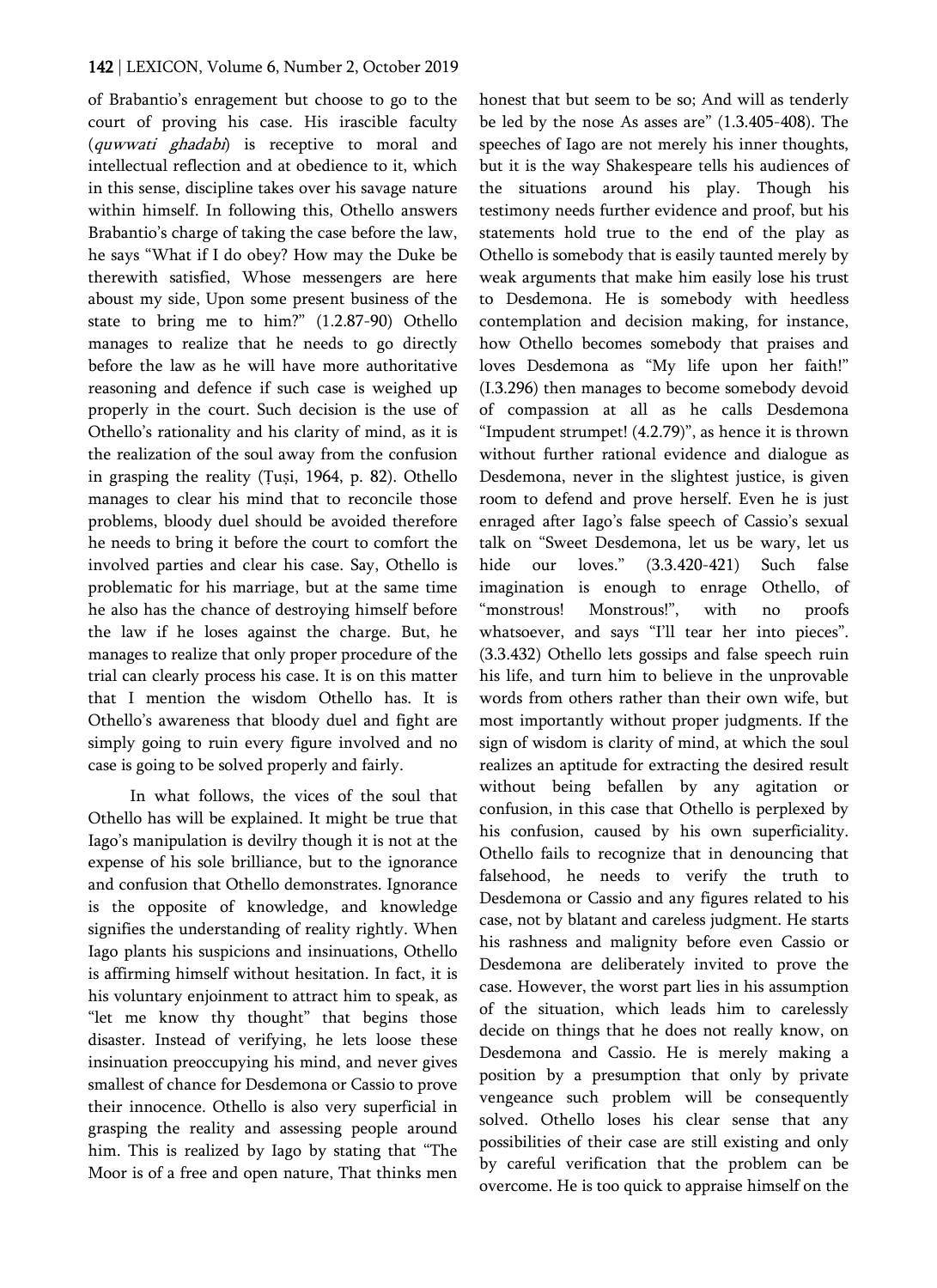position of giving retribution and justice. He says "O balmy breath, that dost almost persuad/ Justice to break her sword!" (5.2.16-17). He also says "She's, like a liar, gone to burning hell: 'Twas I that kill'd her" (5.2.127). He assumes that he can punish and decide the just punishment for Desdemona. He lacks critical assessment of his situation in order not to be confused and swayed by his situations. Othello assumes that he is the figure of justice, and private crime of a vengeance is what ought to be done in that case. Othello's agitation in facing these tribulations has made him act in a careless, ignorant, and impulsive ways. This is the disease of perplexity, from Ṭuṣi's theory, as he describes that Perplexity arises from the contradiction of arguments in difficult questions, and the inability of the soul to distinguish the truth and refute error. (Ṭuṣi, 1964, p. 126) At the beginning of the play, Othello still maintains his wisdom and capability to act carefully in situation he has, for instance, in managing the problem with Brabantio. But, he cannot handle his own confusion and agitation due to his lack of deep understanding of managing grievances in his marriage and friendship. He examines people superficially, takes careless observation of the problems within his marriage, and quickly believes the insinuation of Iago without deeper observance. His jealousy and superficial nature might jeopardize his situation, but the rational calculation is in his own hand, and it is he who should reflect and decide for his own fate. Therefore he regrets it after the bloody scene in the chamber taking place, "I have made my way through more impediments. Whip me, ye devils, From the possession of this heavenly sight! Blow me about in winds!" (5.2.277-278).

# Iago and the Virtue and Vices of the Irascible Faculty

In this part, Iago is analysed as he is a "genius" evil character due to his malice, contempt, and "cleverness" in manipulating others. Iago seems to be motiveless as Wilson (as cited in Lings, 1966, p. 18) states that he is the embodiment of evil. But, long list of critics to Iago might show us that Shakespeare might not create him without palpable reasons. McCloskey believes that Iago's basic motivation is hate (McCloskey, p.1) which leads him to his revenge to Othello and others. From the

beginning of the play, Iago tells all his anger as he is led by his political dissatisfaction on Othello (1.1) which becomes the main reason why he hates and sets his vengeance on Othello. In the following, we analyse the causes of Iago's anger, of which we have mentioned in theoretical discussion of Ṭuṣi, which actually lead Iago to the pursuit of vengeance.

Firstly, we discuss of conceit  $(uib)$ . At the beginning of the play, we know Iago's anger as Othello chooses Cassio over him as his lieutenant, "Despise me if I do not (hate him)" (1.1.8), which is considerably triggered by his disappointment of Cassio's selection as Othello's lieutenant, "One Michael Cassio, a Florentine, A fellow almost damn'd in a fair wife; That never set a squadron in the field, Nor the division of a battle knows. More than a spinster; unless the bookish theoric" (1.1.20- 24). This disappointment and anger lead him to plan his revenge against Othello as he proclaims "I follow him to serve my turn upon him". (1.1.42) Iago yields a vengeance on Othello that leads to the bloody disaster of the play and at the beginning of the play, the audiences are informed of this. In his intimate opening of conversation with Roderigo, Iago tells Roderigo on his complain of Othello. He suggests that such decision is corrupted and merely false choice as he says "I know my price, I am worth no worse a place. But he, as loving his own pride and purposes. Evades them, with a bumbast circumstance. Horribly stuff'd with epithets of war". (1.1.11-14) Iago shows his discontentment by referring to his argument that he is better of Cassio, by valuing himself so high, which in Ṭuṣi's argument is called as conceit. He regards himself so high that such ennoblement is not proper though Cassio is a gentleman of beauty and knowledge as Iago has said. But, let's assume Cassio, at some ways, does not deserve to acquire such position, does Iago deserve to regard himself in such conceit? Ṭuṣi argues:

> When, however, it becomes aware of its own faults and deficiencies, and recognizes that virtue is common to all men, it becomes secure from conceit; for whoever finds his own perfection in others will not be conceited (Ṭuṣi, 1964, p. 130)

Iago might be a skilful warrior and he shows his quality of strategizing. He also manages to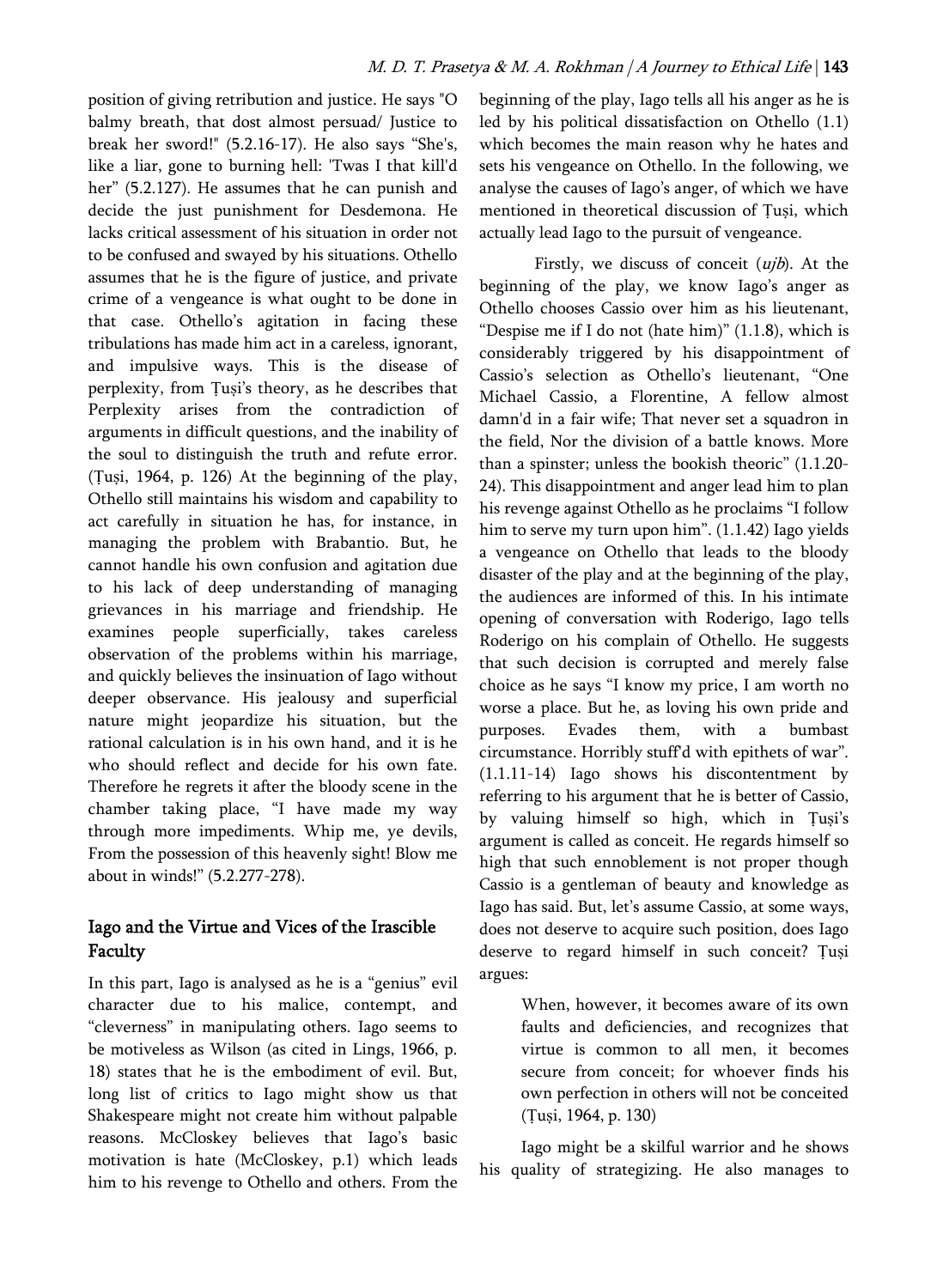become Cassio's competitor in filling the lieutenant position. But, he does not recognize that Cassio possesses such quality and virtue and he never rationalizes that Othello's decision is not simply careless one. This has led him to think high about himself and at its expense, he puts the other down to him, which justifies his demeaning acts, malice, and discontentment upon the other characters. This leads to his success of displacing Cassio, such case that is predicated by his self-grandiose and conceit.

Secondly, arrogance, one of the causes of anger, is highly related to that of conceit, as to differ, Ṭuṣi propounds his view that arrogance is when such conceit takes place, and the arrogant man is devoid of such opinion. It is a thin line between two, and the closest arrogance that can be found is Iago's boasting of his honesty, as people, ignorantly, call him "honest Iago". Iago says to Cassio who expresses his loss of reputation by stating ""As I am an honest man, I thought you had received some bodily wound" (2.3.266-267)." This is considerably an arrogance, as Iago puts himself highly in a quality of honesty, a virtue that Iago actually lacks and he is so much devoid of it. Truly, in doing this, Iago is motivated by his boasting of the virtue of his reputation, as he says, "Good name in man and woman, dear my lord, Is the immediate jewel of their souls: Who steals my purse steals trash; 'tis something, nothing" (3.3.155-157) Iago is consistently trying to set himself in a manner by which can lead Othello to have good opinion of him as "honest Iago". He realizes such reputation is of impermanence, and through defending it that he can be a man of position and respect. Iago demonstrates this in his dialogue when Othello confronts him for the accusation of Desdemona. Iago's arrogance on his reputation succeeds as Othello continuously puts his trust in him, to the extent that it is bigger than his trust for Cassio, Emilia, or even Desdemona, to the point that Othello says "this fellow's of exceeding honesty". (3.3.258) In fact, Iago capitalizes his boasting to manipulate the other characters to set his own plans.

Next cause of anger is contention and quarrelsomeness, two qualities that is too difficult not to ascribe it to Iago. He produces or initiates, both directly or indirectly, and oftentimes through manipulation and tricks, many of fight and brawl to the extent of the bloody. He does this, deliberately, to that of great characters in the play like Roderigo, Cassio, Othello, Desdemona, and Emilia. The first great conflict that he creates is between Othello and Brabantio. Let's say it is a matter of fact, at which Brabantio will be enraged at whatever situation as her daughter is married by a Moor, but Iago masterfully provokes him in the night by a sexual talk and mockery (1.1). Iago initiates or at least, insinuates Othello and Brabantio into a fight. We also witness how Iago sets Cassio up onto a party which is expected to disrupt his relationship with Othello. He says, "for even out of that will I cause these of Cyprus to mutiny, whose qualification shall come into no true taste again but by the displanting of Cassio", (2.1.283-286) and it leads to the displacement of Cassio as he sets up to provoke Cassio's anger at the right place and at the right time. But, the greatest fight he initiates is one to the marriage of Othello and Desdemona. He consistently plants suspicion, insinuation, and false speech to their marriage, hence Othello loses his trust and compassion to his own wife, perfectly matched to Ṭuṣi's elaboration of contention and quarrelsomeness, as it produces separation and mutual dislike and hostility.

In what follows, treachery, one of the most prominent themes in Othello is discussed. Of treachery, Ṭuṣi argues that the vice of Treachery is predicated on betrayal, and it is too great to need further explanation. We find the best reflection of treachery on Iago and Othello. Iago is Othello's ancient that has been admitted as the honest figure in his life, is releasing a treacherous plan against him, a man of position and of trust to him, as later on has chosen him over Michael Cassio. The hate is with some reasons though some argue that it is motiveless, by ways of discontentment, anger, and jealousy. It is best reflected at the beginning of the play in that of intimate dialogue with Roderigo. Iago says of "I follow him to serve my turn upon him". (1.1.42) Iago's betrayal of trust is much predicated on his rage and jealousy over Cassio's position as his lieutenant and further assumes that he has qualities that are measurably better than Cassio. Though it is also perplexed by his villainy traits of his devilry thoughts, the jealousy leads him to betray Othello, and the best way of such is ruining the marriage of Othello and Desdemona as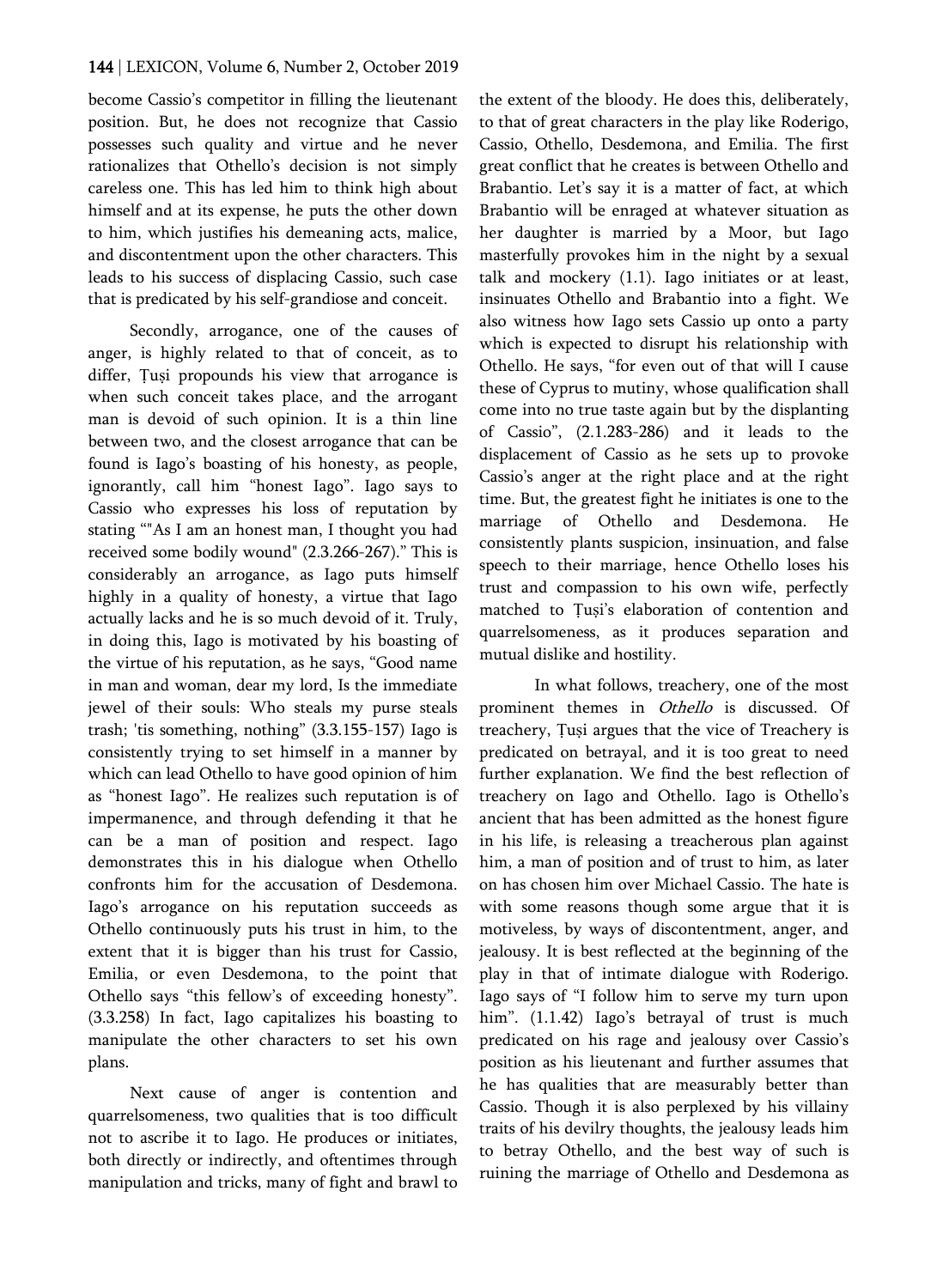he serves his "vengeance on him", and only through his marriage that he would gain his downfall. This plan is executed successfully by way of deception, lying, and false speeches secretly, and such demonstrates his successful plan to betray his own leader.

Next cause of anger is of unfairness, which denotes the imposition of burden of injustice on another, which is deliberately done by way of vengeance. Othello is clearly the biggest figure to be his object of revenge, but as has been explained on a matter of treachery, on this part we discuss how Iago puts an injustice to Michael Cassio, the noble and dignified gentleman of Venice. Iago's rage and jealousy leads him to set up a disaster of Cassio. He says, "provoke him, that he may; for even out of that will I cause these of Cyprus to mutiny, whose qualification shall come into no true taste again but by the displanting of Cassio" (2.1.282-286). This has served to be the great injustice to Cassio, and the innocent Cassio should bear its harms though it is purely Othello's authority to choose his liutenant. Iago might regard himself higher than him but such is not a justification disrespect Othello' decision on it and to that of Cassio's merit. The innocent Cassio has to be victimized for a thing that in no way justifies such revenge.

We find above that those are the reflections on the causes of anger that serves Iago's manipulation upon Othello. Assuming such causes are true, it is therefore a question for us to evaluate his devilry and bloody manipulation, as most of the time, people are preoccupied by the same jealousy, pride, or vanity in everyday life concerns but do not carve the path to a monstrous one. In this sense, we hear of Ṭuṣi's argument, when one cause (of anger) is continuously appearing, and one lacks rational control to cool down the rage, which is deliberately attained by reflection and amendment of virtue, such things will ignite a tiny fire to that of continuous friction and bigger, like a huge flame consumes the forests and the trees. (Ṭuṣi, 1964, p. 129) It is what consumes Iago to consistently and intentionally do harms to other characters without a moment of guilt, it his constantly loss of reflection, which consequently produces more and more causes of anger which at the end finds no other chances to cool him down, he is completely enraged and as result, yielding for more vengeance to everyone around him. Ṭuṣi, in another discussion, also says, "This is the soul: neglected, it frequents the ignoble; 'But excited towards virtues, it devotes itself thereto." (Ṭuṣi, 1964, p. 32) As a person contemplates on their virtue and subsequently engages himself in such acquisition, a person, in the opposite, might also devote himself to that of continuous acquisition of vices within himself. Iago fails to recognize the vices within his soul, at whatever cost it be, though he, at some degree, admits that vice is inherently destructive to a person's life. He says to Othello, "O, beware, my lord, of jealousy; It is the green-ey'd monster which doth mock The meat it feeds on." (3.3.166-167) Though he knows, and articulates it well to Othello, Iago does not yearn to act upon that knowledge as he chooses to act to the pursuit of the contrary (of felicity), and it is reflected on his dialogue with Roderigo:

> Virtue! a fig! 'Tis in ourselves that we are thus or thus. Our bodies are gardens, to the which our wills are gardeners; so that if we will plant nettles or sow lettuce, set hyssop and weed up thyme, supply it with one gender of herbs or distract it with many (1.3.323-328).

Iago disavows the activity of cleansing the soul from the monstrous vices to acquiring virtue. Instead, Iago believes that virtue is inherently insignificant and condemnable and one should be liberated from such pursuit; almost like Nietzsche's condemnation on slave morality. (Scruton, 2007, p.479) He lets himself to the baseness of rank as propounded again in another statement "Ere I would say I would drown myself for the love of a Guinea-hen, I would change my humanity with a baboon." (1.3.317-319) To Cassio he says, "Come, you are too severe a moraler" (3.2.303) when Cassio regrets his fights in guilt. This is what makes him to consistently plan a manipulation and devilry tricks to other characters, without for once, realizing such monstrosity or leaving himself in a guilty position like Hamlet or Macbeth, as he strongly believes that such virtue of gentleness, kindness, sympathy, and regret are things of condemnation. Assuming Iago still has slightness of fair and wrong actions, we might haply think on his possible contemplation of reality and awareness of virtuous act. Unfortunately he does not as he turns from the burden of such virtue. Iago realizes that "the power and corrigible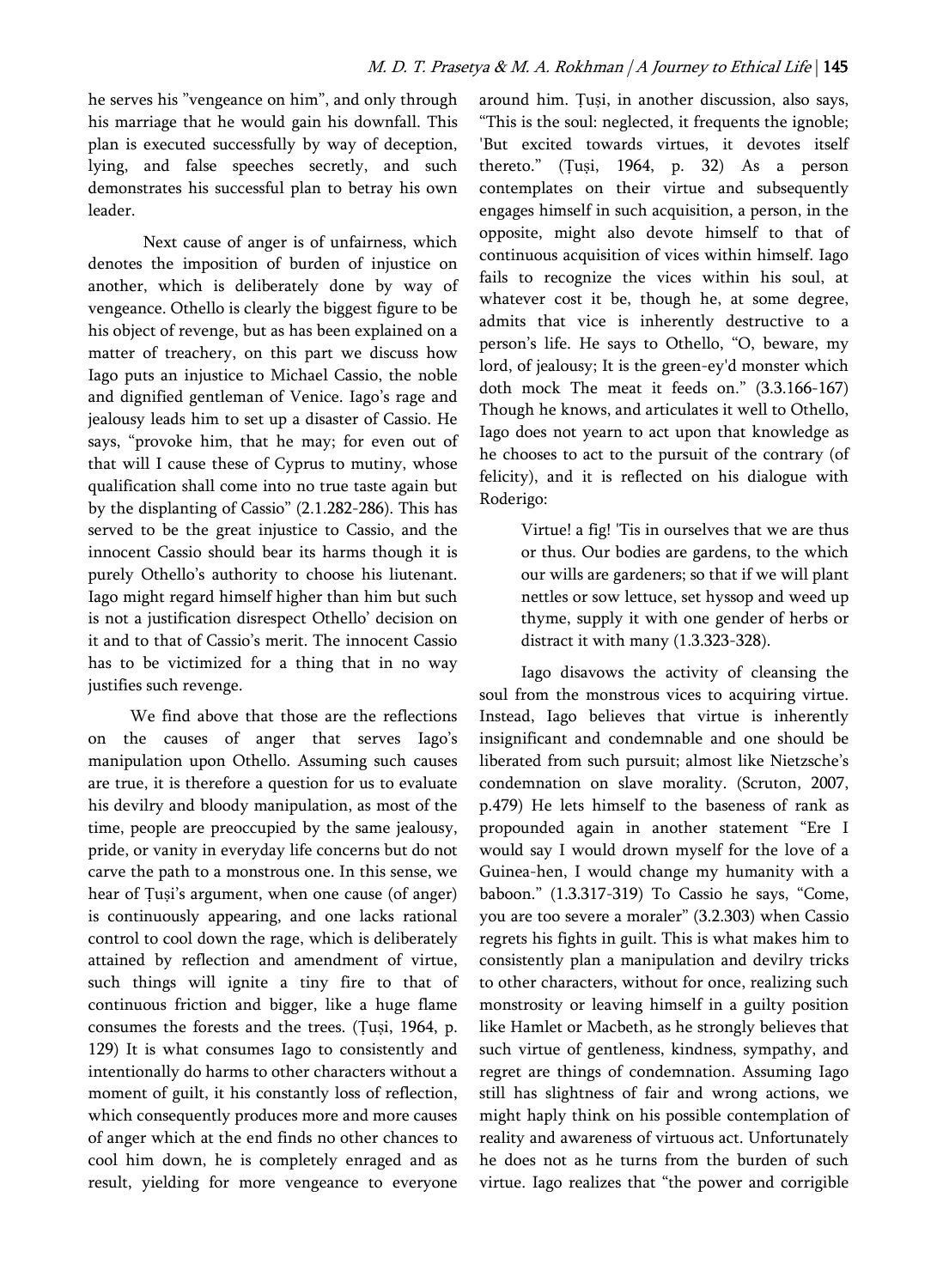authority of this lies in our wills". Furthermore he does his manipulation for the sake of his pleasure as he says, "Thus do I ever make my fool my purse; For I mine own gain'd knowledge should profane If I would time expend with such a snipe But for my sport and profit" (1.3.390-392). In Nasirean ethics perspective, when such worldview has been deeply rooted, in a sense not to withstand the awareness of virtue and make it habit but the opposite, idleness and futility take of them, and one is consequently blind of fair or foul action (Ṭuṣi, 1964, p. 57).

It is then necessary to observe Iago's rational faculty as it has been explained how the acquisition of felicity requires its master (the rational faculty), and such neglect will lead to disaster. Moreover, it is seemingly that Iago's two other faculties are as well located outside the equilibrium, respectively the appetitive and rational faculty, which will be explained in what follows.

Iago is, by our clear reasonable argument, not a man of stupidity. He knows exactly every part of his plans, and how to succeed in it, Iago recognizes every path to capitalize his situation by his own competence. Iago recognizes that a man is gifted with free will and such is the vehicle in which a man comes to his goal. In such things, he does not see being virtuous or let alone being obedient to the Divine is a matter of life ethics, he sees that selfinterest should predicate an act. He advises Roderigo on his pursuit of love to Desdemona by saying, "It is merely a lust of the blood and a permission of the will. Come, be a man." (1.3.339) He also condemns Roderigo's fear out of his moral self-sense and his dialectic of virtue. But here it is observed that Iago's rational faculty (quwwati nutqi) is out of the equilibrium, at which it is not observed carefully and activated to the pursuit of good life. It is a disease of excess, on the name of ingenuity, at which the faculty of rationality is used beyond the obligatory and deserved extent. Iago uses his rational and intellectual judgment to serve vengeance upon Othello, set attacks upon him, and manipulate others. He is not devoid of rationality, but excessive of it as he uses his rationality to manipulate others around him.

On the matter of concupiscible faculty (quwwati shahwi), we are confronted with problems if we are objected to define Iago's motive as solely a pursuit of wealth, food, drink, or women, as oftentimes we see his other motives are visibly grounded outside of it. Nevertheless, getting closer to that of his speeches, we also witness how Iago is, in fact, troubled by his appetites. He consistently uses some appetitive words throughout the story, such words are jewel, gold, profit, purse, riches, and gold. (Heilman, 1953, p. 555) Iago's use of poetic terms in such a way signifies things that are dear to him, and such symbolic words are as to serve certain imagery of his appetites and pursuit of pleasure.

At the beginning of the play for example, we know what business is laid between Roderigo in the first place and it shows one of the primal beginning of Iago's motivation. Roderigo states, "Tush, never tell me; I take it much unkindly That thou, Iago, who hast had my purse As if the strings were thine, shouldst know of this" (1.1.1-3) We know what Iago deals with him; it is his foolery on Roderigo on the pursuit of money. This money, as we move forward to the play, is a matter of false hope that Iago offers, and the more it seems to get closer, as hence it is, Iago capitalizes Roderigo for more money. The words he utters, "put money in thy purse", is consistently and frequently used throughout the play. This is the prolongation of Iago's appetite, manipulating his own friend at the expense of gaining material profit, which we know are successfully executed by him. At the other scenes, we also witness how he confessed his tomfoolery on Roderigo as a mean of his material pursuit, Iago says, "live Roderigo, He calls me to a restitution large, Of gold and jewels that I bobb'd from him, As gifts to Desdemona." (5.1.14-16) These are one of the signs of his greed, one of the diseases of the faculty of appetite, when it is not balanced. Greed is located at the extreme excess of concupiscibilty, when appetites are excessive, and not at obedience to the rational faculty, such vice is resulted thereof.

From the aforementioned discussion, we know the complexity that Iago ranges, as to grasp an understanding of his motives, reasons, and ways of thinking to know how his faculties within his soul operates, at which the moral compass of human being resides. Clearly, each faculty of the soul that he possesses, respectively rational, concupiscible, and irascible, is in essence, out of balance, and going to certain extreme. Iago is a man who, by his own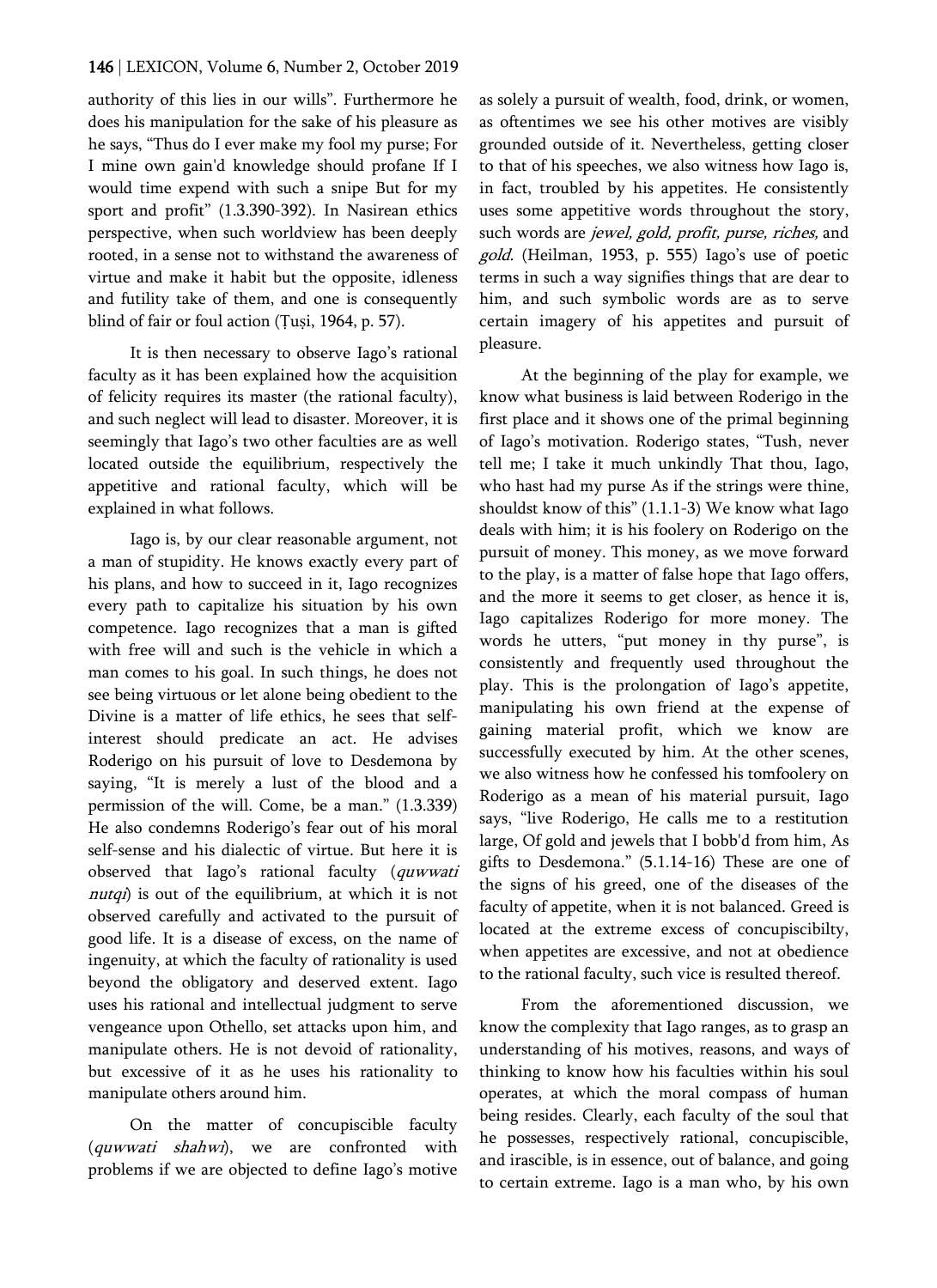will and competence, opposes the acquisition of virtue, and all his faculties are diseased. The closer the soul from the pursuit of appetites and vengeance, the more it shuns the sound opinions and reasonable and virtuous knowledge and reality. Ṭuṣi mentions that such person is hard to cure and he will lead himself down the path to that of baseness and disaster:

There is an exception in the case of those whom baseness of nature has befallen to an extreme where humanity has completely departed from them, while shamelessness, which is one of the concomitants of surrender to deficiency, has become a habit with them. There is no hope of reforming such a person's soul, and treatment can have no conceivable effect on his chronic disease, his established sickness (Tusi, 1964, p. 55).

# Roderigo and His Virtue and Vices of the Conscupiscible Faculty

In this instance, Roderigo, the gentleman of Venice and a friend of Iago, is analysed because he consistently demonstrates his quality of love and lust to Desdemona throughout the play. Roderigo lets his appetites and sexual imaginations to prey him; a thing that is capitalized by Iago. His actions are predicated by his lust and unrequited love to Desdemona. In what follows, the arguments will explore Roderigo's appetite and how his vices lead him to tragedy.

In Nasirean Ethics, in the pursuit of food and drink, a man must not seek to enjoy pleasure in excessive or deficient way but to fulfil the basic necessity to their endurance and physical health, and in sexual impulses, man must submit it into divinity, as such thing is only permitted for the sake of preservation of the species and beget offspring. For Ṭuṣi, sexuality is a matter of devotion, instead of lust and appetite. He further criticizes the hedonistic, ignorant, and materialistic pursuit of pleasure, as it does not possess an intellect of conceiving man's purpose and divinity, and it shuns them from what a human being is assigned to his purpose and meaning in his life, comparing it to the dog and the pig, two imageries of the bestiality.

Roderigo is known for his desire of Desdemona; we know this from his first business with Iago in the first place. Of her, he calls "the fair Desdemona" to show his desire and love. Roderigo is truly disappointed as she is married to Othello, yet at no ways it can stop him to desire her. His love is not constantly gone, even then growing into bigger portion, and he knows that it is costly as he has to pay Iago for some times as it is his hope to belong to her. As he does not shun his desire in the first place, he plans to provoke Brabantio as his daughter is married to the Moor, though perplexed Iago's tricky initiation and plan. (1.1.) That plan is successful, but as Othello brings the case before the law, Brabantio makes reconciliation with his own daughter's marriage to Othello. In reaction to it, Roderigo expresses his disappointment and rage as his desire to own Desdemona seems to fade, he says to Iago, "It is silliness to live when to live is torment; and then have we a prescription to die when death is our physician". (1.3.310-312) Roderigo means the torment as his distance and impossibility to own Desdemona. It is his unrequited lust that longing for ownership that he describes it as torment. In this case, his love turns to be a disease of the excess of appetite (mahabbat-i bitalat), it is the disease at which human is in avidity and eagerness of pursuing bodily appetites. This can be seen clearly as he follows every Iago's insinuation as he truly hopes to own Desdemona and Roderigo makes himself to the slave of his own passion, both are the characteristics of this disease. Roderigo follows every Iago's plan, disrupts Cassio's position and attacks him. His lust has led him to do every malicious act in an attempt to get Desdemona into his ownership. This disease of excess of appetite is dangerous as it turns Roderigo to be mad of his own lust and it deludes him that his action to pursue Desdemona is not noble at all. It traps Roderigo into a sexual fantasy, and it ruins his rational capacity. Such fantasy of sexuality, according to Ṭuṣi, is ruining the soul and consuming one's aspiration and it leads to his disrespect to others. In this case, Roderigo loses his respect to Othello and his own fantasy makes him degrade Othello's dignity before him as he says, "if she had been blessed she would never have loved The Moor; blessed pudding! Didst thou not see her paddle with the palm of his hand." (2.1.259-262) and degrade Cassio as well as he attacks him in several occasions. This excess of lust serves to be the beginning reason of his downfall and unfortunately Iago succeeds to prey on his disease.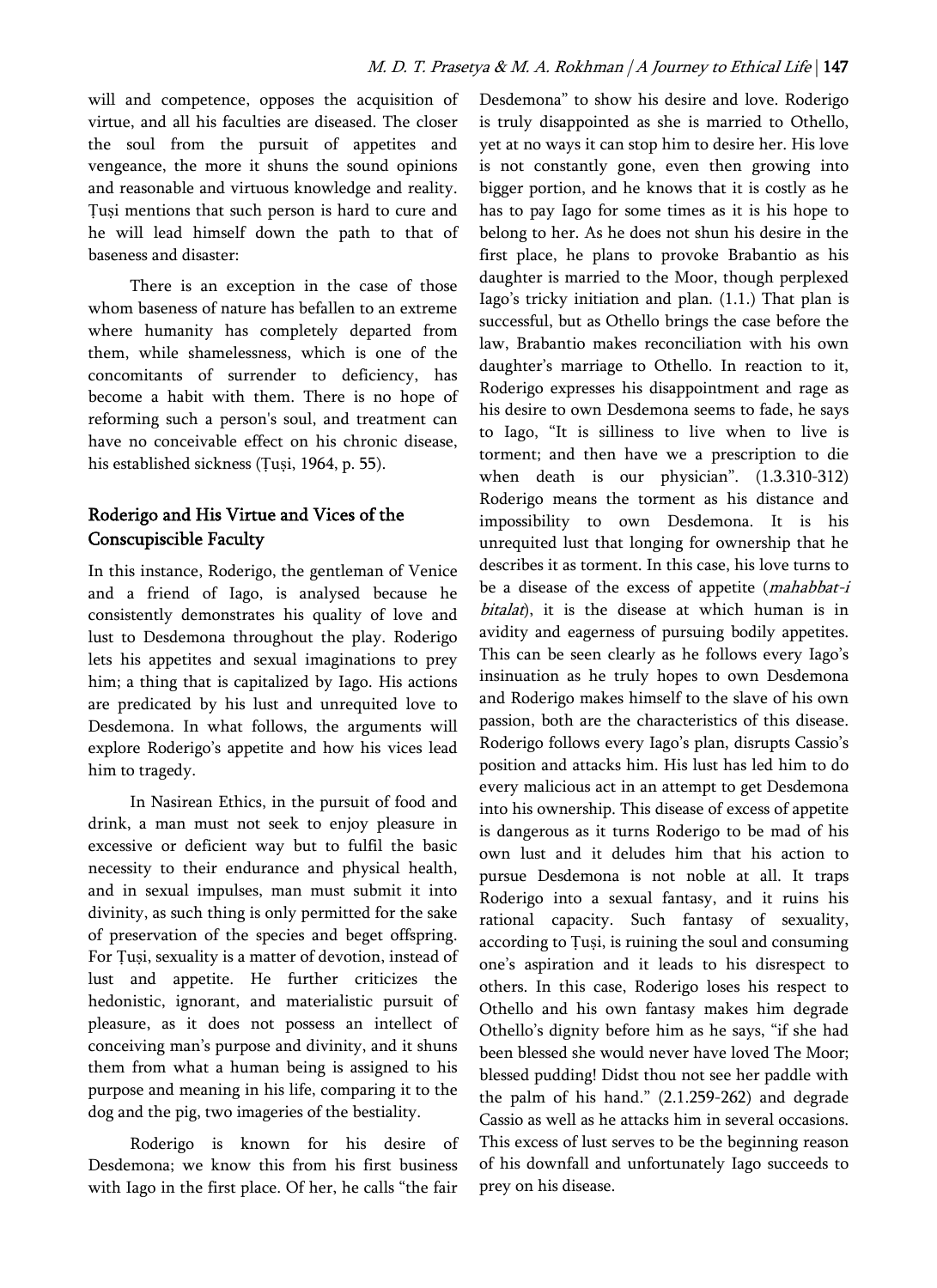However, Roderigo once realizes that such action is not to be done, and he contemplates on his situation by saying, "What should I do? I confess it is my shame to be so fond, but it is not in my virtue to amend it." (1.3.320-321). Nevertheless, Roderigo shuns his own dialectic of truth by saying that he is not capable of resisting his own passions. He intentionally gives up against his impulses. His unrequited appetite to Desdemona drives him mad, and he is presented by no choice but pursuing her, which can, and probably at best, be executed by ruining their marriage first. Iago suggests this, but his advice is predicated on Roderigo's mad passion. He capitalizes Roderigo's yearning of bodily gratification. Iago reflects this in his dialogue:

> It is merely a lust of the blood and a permission of the will. Come, be a man: drown thyself! drown cats and blind puppies. I have professed me thy friend, and I confess me knit to thy deserving with cables of perdurable toughness; I could never better stead thee than now. Put money in thy purse (1.3.339-345).

Consequently, he accepts Iago's plan on Othello's mockery, and in talking about this, he says, "I will do this, if I can bring it to any opportunity" (2.1.292) Roderigo is now, more and more, trapped into his appetitive mind, as he willingly chooses to follow on his desire. Not at this point, he turns to the opposites of passions, which, in consequence, he begins to lose his conscience and possess no power to resist his desire. According to Ṭuṣi, we know that appetite should not be led into a quest and pursuit of gratification, as hence it is, the soul will grow weaker to its resistance. Roderigo lets his passion consume him which later on grows to become Envy (hasad), a disease that Țuși explains that is predicated by excess of avidity. Such disease leads a person to remove the desired object and force it into himself, in this case Desdemona to be removed of Othello. It is well-reflected by Iago since the beginning of the play and the rest of it serves to be the actions at which he attempts make his ambition come true. Of Othello he says, "By heaven, I rather would have been his hangman". (1.1.34) He actually demeans Othello of his position as the husband of Desdemona as he degrades Othello by saying, "What a full fortune does the thick-lips owe, If he can carry't thus" (1.1.67) and he believes that he needs to follow every Iago's offers as he wants to disrupt Othello's marriage with Desdemona "Will thou be fast to my hopes, if I depend on the issue?" (1.3.370). However, it is interesting that Ṭuṣi says on the disease of envy as it is a disease at which the object desired by the envious man is impossible of realization, the only thing to result is grief and suffering. (Ṭuṣi, 1964, pp. 147-148) It is in this case that Roderigo has led himself to his own ruination. At the end, Roderigo is solely used by Iago as his puppet, of serving his revenge at ruining Othello and Cassio's life. Of this, Iago's manipulation is not a thing to be disavowed, but he directs his plan on the available weakness that Roderigo possesses. It might be argued that Roderigo is a man of fool, as he does not demonstrate his use of intellect in detecting or analysing his situation especially to his false cooperation with Iago, but such deficiency of rationality occurs as his appetite for Desdemona has grown at grandiose within him.

In essence, appetites are the officers who must be guarded by its chief, rational faculty, and despised, a human being lost his wisdom and devoted himself to the pursuit of appetite. Roderigo is in this state of heedlessness; he does not recognize and evaluate his situation clearly, as he is blinded by his mad passion to Desdemona. Perhaps, he is at the wrong time and situation as he has to deal with the evil Iago. However, it is his own appetite, desire, and ambition to its pursuit leads him to his own destruction.

#### The Social and Political Life in Othello

In this part, the analysis on social and political insights in Othello, from The Nasirean Ethics perspective, is presented. Venice is an example of a combination in a political life, not solely for the descriptive quality of it but at how the society is built at the cooperation of civilized life. The Duke, as well as Venetian people, knows that only such combination could secure their country. In fact, it can be argued that *Othello*, as a play, is preoccupied with political themes, as the conflict occurs in a political nuance and problem. If we look at Iago, who consistently demonstrates his trickery, insinuation, and manipulation, his acts are, in fact, predominantly predicated by his political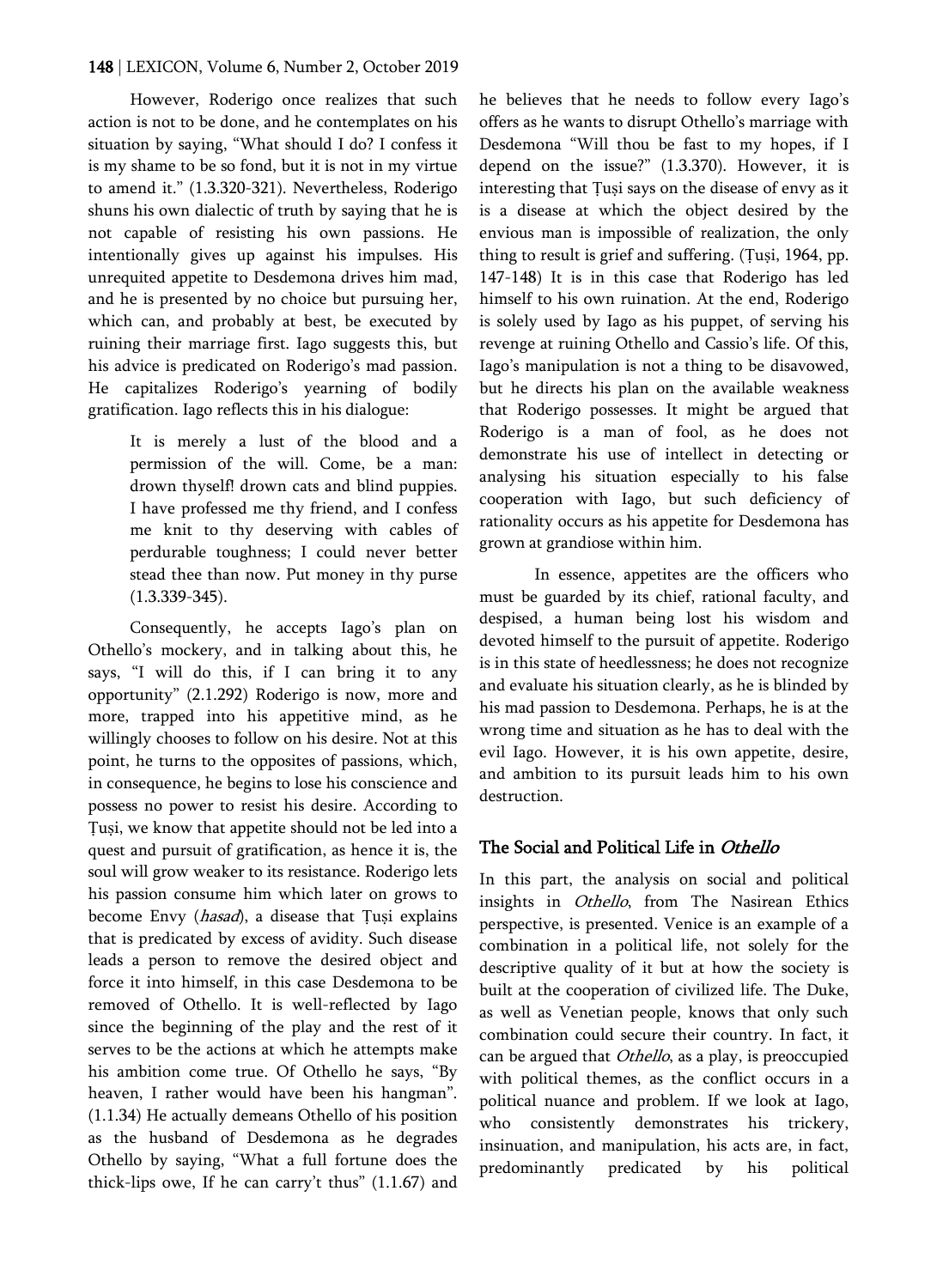dissatisfaction of losing against Michael Cassio in fulfilling the lieutenant place in Venice. It may be true that Iago's devilish nature might drive him to the place where he plans the most horrendous revenge that a person may do, but his political ambition and political situation greatly affected him to serve his revenge on Othello. Consequently, Othello, as an army leader, should be victimized by the acts of his political colleague, Iago.

In the other side, it is also necessary to observe Othello's social and political situation in the society as he is the main figure in this play who comes to the city as an outsider. He is The Moor who is a foreigner to the Elizabethan society. Venetian people realize that they are inherently diverse in crafts and capability, as propounded by Ṭuṣi that God created man in different states of beings, as one similarity in divine gifts will make them perish. Othello is recognized for his quality and skills in battleship, it is what makes him serve the Venetian society in such quite long time. Othello expresses his position in Venetian structure and of heroism that predicates the reasons why Venetian people deem his figure in a high estimation:

> Let him do his spite: My services which I have done the signiory Shall out-tongue his complaints. (1.1.17-18)

Her father lov'd me; oft invited me; Still question'd me the story of my life, From year to year,--the battles, sieges, fortunes, That I have pass'd. (1.3.128-129)

Othello has earned his position as the chief and army general due to his skills and leadership in war, and the Venetians need someone of battlefield quality to secure their country. The Ottomans are at the edge of the door, and if Othello gets punishment, for instance, such situation will harm Venetian government and its people security, thus he recognizes that Othello has to be sent to Cyprus quickly. It is recorded in the Duke's council as he says:

> The Turk with a most mighty preparation makes for Cyprus.-- Othello, the fortitude of the place is best known to you; and though we have there a substitute of most allowed

sufficiency, yet opinion, a sovereign mistress of effects, throws a more safer voice on you (1.3.221-226)

In that occasion, we know that Othello is given the responsibility of leading Cyprus, the single most important strategic place for Venice. Such acquisition of leadership proves his worth. Though his racial identity might show that he is not a man of Venetian born, The Duke and the society gives him a high erudition in exchange to what Othello has demonstrated in the battlefield. Subsequently, it is what makes the commercial and administrative activities, and the social life concerns can take place in that city. It is found here that Venice is built on cooperation of crafts and skill diversity.

On the other hand, this kind of combination is also found within the military structure, for instance, at which other gentlemen of Venice are gifted in the liberal arts, and such description we find in Michael Cassio. He is a gentleman of rhetoric, one discipline to that of trivium of knowledge, respectively logic, grammar, and rhetoric, and he is also recognized as a great arithmetician. We know of this from the dialogue of Iago and Roderigo at the beginning of the play, of him Iago says:

> Forsooth, a great arithmetician, One Michael Cassio, a Florentine, A fellow almost damn'd in a fair wife; That never set a squadron in the field, Nor the division of a battle knows More than a spinster; unless the bookish theoric, (1.1.19-24)

Othello realizes that he does not excel in liberal arts and the use of rhetoric that he has acknowledged as not having "soft phrase" to speak, yet excelling at his military skills. He regards himself as in need of somebody like Cassio, a man of gentleness and some quality of liberal arts to help him in the military government.

It can be said that those different capabilities and crafts in Othello are what predicate the Venetian life, and it can be implied that Venice is built from such cooperation. Venice serves as a democratic and open Republic where "foreigners" and "strangers" enjoyed the freedom to work, trade, or join its army with is cooperation. (Elaskary, 2008,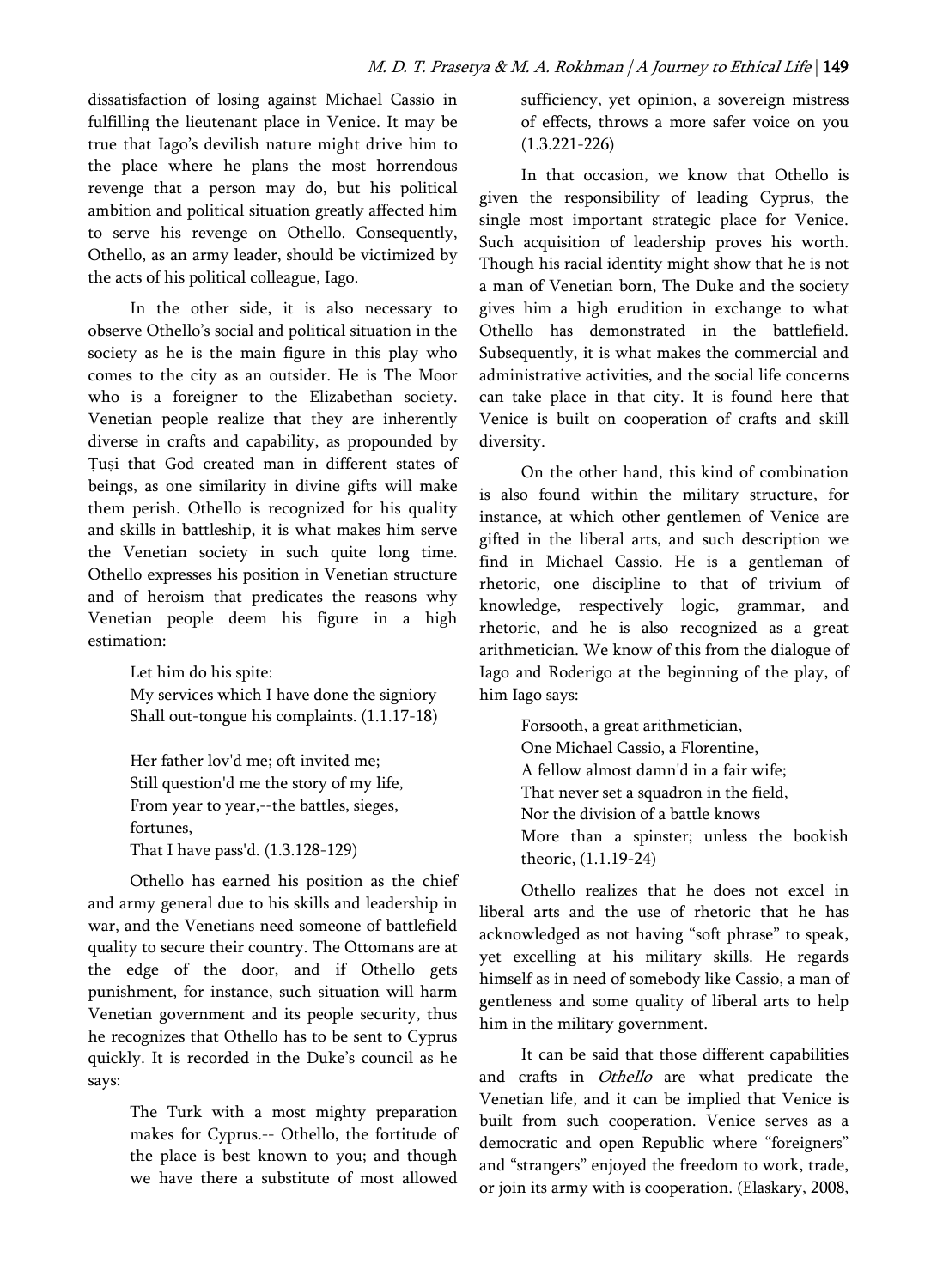p. 140) However, such combination is not inherently perfect and adequate as men are inherently diverse, and it takes place also in their perfection and deficiency of their virtue. There, it necessitates the pursuit of justice in the society which is explained in following.

Justice is the result of balance of all virtue, when courage, continence, and wisdom are at equilibrium; hence justice is the derivative virtue of it. It is characterized by the subsumed species under it: sincerity, amity, fidelity, concern, care of kin, requital, good fellowship, fair judgment, affection, acceptance, reliance, and devotion. Nevertheless, the pursuit of justice cannot take place without the sound existence of three components; the Divine Law, the arbitrator, and money as pursuit of justice.

If justice is the culmination of three virtues, it is therefore necessary to analyse how it is reflected by Venetian society. However, this discussion is not an attempt to conclude the whole establishment of justice in Venice. Subsequently, the observation of justice will be to see how Othello, the main character of the play, and the noble man of Venice is treated as he is a black man. Othello is physically a foreigner citizen in Venice who lives under certain extent of racial prejudice, though not necessarily systematic and structural ones. He is The Moor or the black that is believed to be a Moroccan or an Arab. However, his struggle, skills, and service to Venice are something to count by The Duke and Senator, and it necessarily gives him such honour and reputation amongst the government members. This reputation is recognised therefore Lodovico is much shocked when Othello shows his rashness and ignorance to Desdemona. This account is given testimony by Lodovico when he meets Othello and Desdemona in Cyprus. In that occasion, Othello, who has his irrational suspicion to Desdemona, has little quarrel and he impulsively strikes Desdemona in front of Lodovico, which arouses his surprise and shock since Othello has been deemed as a man of high erudition. He says, "Is this the noble Moor whom our full senate Call all-in-all sufficient? Is this the nature. Whom passion could not shake? whose solid virtue. The shot of accident nor dart of chance, Could neither graze nor pierce?" (4.1.275- 278). It shows that Othello is a man of respect and nobility, though there are, to some extent, racial prejudices as reflected by Iago or Roderigo calling

him as "Black Othello" or "thick lips". However, such racial opinion merely takes place from Iago's hate or as a shocking phenomenon since Othello marries Desdemona, a woman of nobility, beauty, and pride though most Venetians have deliberately shown their deserving respect to Othello as he shows his sacrifice to protect the country. In relation to such racial opinions to Othello, it is here that observation of justice will be analysed. In Nasirean Ethics, friendship, care for kin, and human fellowship are species of justice, and in this sense that The Venetians fairly affirms that Othello is a person of importance and equal deserving position. For instance when Othello is charged before the law by Brabantio as he expresses his dissatisfaction before the court, however in that occasion the law members are receptive of Othello's worth and respect and The Duke says of him "valiant Othello", to show his high erudition before him. There is fair judgment here, one of the signs of justice, defined as the claims of others without favour grudged or regret (Ṭuṣi, 1964, p. 100). Othello is not valued as base citizen or alike, and The Duke's judgment is free of uncontested prejudice in the first place. It can be shown that merit is put up higher than racial judgment, and Othello is a noble army leader that is "more fair than" just a black. This is a virtue of justice at which the political structure recognizes his worth and erudition, and necessarily regards his presence as one to be praised of. This is a justice of second category, which concerns on the respect performed on his fellow-men (Ṭuṣi, 1964, p. 100). There is such affection and recognition, at whatever expense or reason, to that of Othello's position in Venetian society. That case, as we refer again to the subsumed species of justice, is also respectively showing a sign of requital, which is a quality to meet a kindness done to one with a like thereof, and it is an offence if less of it. In that sense we grasp an understanding of how Othello's service, struggle, and sacrifice are very much paid off by Venetian government. They give him noble position, and he earns such estimation from the Venetian society. In the case of treating Othello as a black man, the virtue of justice is somehow shown by the Venetian government.

In what follows, Ṭuṣi regards three important elements of a life of social and political justice, therefore they must be present. They are The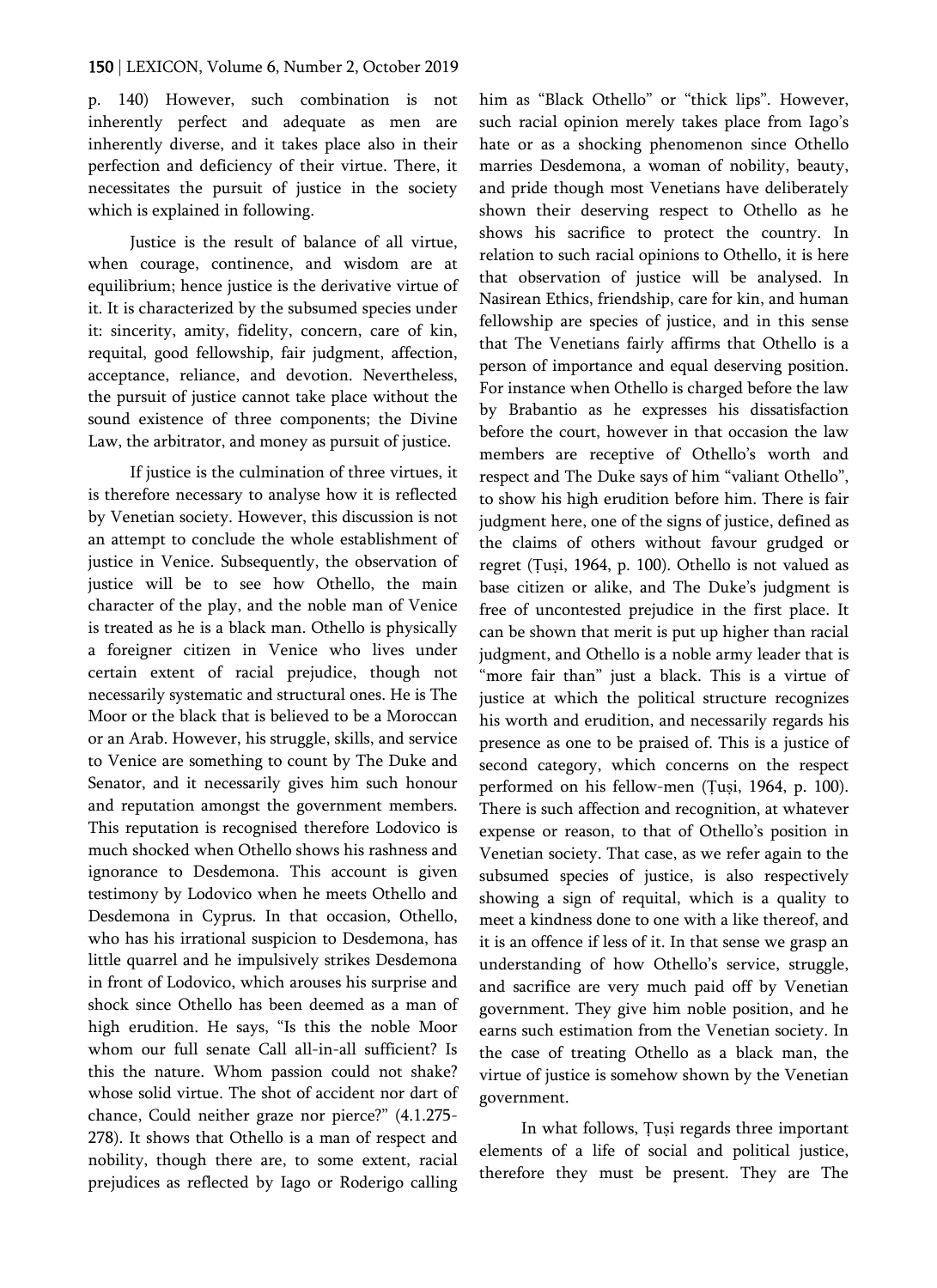Divine Law (namus-i Ilahi), arbritator (hakim), and money. The Divine Law originally must submit itself to the will of God that is deliberately recognized by revelation, in Islamic tradtion it is Qur'an and Sunnah as both serve to be the religious authority of God's commandment to human being. However, Tusi corroborates it again in much more detailed and encompassing explanation, to quote him:

> The Divine Law bids only to the praiseworthy, for from Almighty God proceeds only the fair; so the command of the Divine Law is to good and to things leading to felicity, while it issues prohibition against civil mischiefs. Thus, it bids to courage, to the keeping of order in lines of battle, and to a combative spirit; likewise to continence and the preservation of self from improprieties, restraining from iniquity and slander, abuse and evil speech. In short, it urges one to virtue and withholds one from vice. (Ṭuṣi, 1964, p. 98)

It can also be argued that The Divine Law is, in essence, commanding and protecting people to the pursuit of virtue and felicity. It attempts to protect the basic humanity and decency of people in pursuing a virtuous life.

The case of Law and arbitrator are most easily known in the Act I Scene 1 when witness how a case is weighed up in the court. Brabantio, who is enraged by a manipulative provocation of Iago and Roderigo, charges Othello for his marriage with his daughter, Desdemona. This phenomenon is wellreflected in the beginning of the play. In the beginning of his conflict, we know how Brabantio calls Othello in quite demeaning way, constantly referring to Othello's racial identity. Of that, he says," O thou foul thief, where hast thou stow'd my daughter? Damn'd as thou art, thou hast enchanted her." (1.2.62-63) A bloody fight is at the edge, it is on this brawl that Othello decides to bring the case before the court. (Act 1 Scene 2) They decide that such case should be solved before the law, and it is a fortunate situation for both as The Duke is in council with his officers as to summon them in their plans on Cyprus.

Brabantio accuses Othello of witchcraft and poison that are used to attract and marry Desdemona. He believes that such marriage is impossible to occur and it is therefore nothing but a use of black magic upon her. Brabantio makes his complain before The Duke, and it is heard of very well. The Duke takes the problem into his observance, and The Duke responds to his accusation by saying, "Whoe'er he be that, in this foul proceeding, Hath thus beguiled your daughter of herself" (1.3.65). The Duke believes that such action needs a lawful concern and the serious crime of witchcraft and punishment are against the life of person therefore it requires a punishment or any positions before the law. Such action, of witchcraft, is inherently a civil mischief as it is impropriety and abuse to a certain person; it is against a pursuit of virtue that anybody has since a person that is enchanted by witchcraft is abused of his free will. The law that Ṭuṣi propounds is Divine Law that educates and cultivates moral virtues to its people, and in that pursuit of mission there are commandments of what is legal and what is not. The prohibition of witchcraft in Venice is clearly to prevent and protect human beings from injustice and abuse, and direct them to the pursuit of virtue. It is therefore the reason why The Duke, at the beginning, is going to take actions on the use of such magic. The law that is applied is not necessarily the Divine Law that Ṭuṣi means, as it clearly is not. But, The Duke, at some ways, still believe and try to protect the pursuit of virtue, and the law that he uses in Venice still recognizes the importance of virtue and protect people from injustice, unfairness, and abuse.

When the mentioned accusation is presented, however, the Duke responds by saying, "To vouch this is no proof // Without more wider and more overt test" (3.3.106-107). He realizes that such accusation needs further judgment and analysis; it therefore requires legal sequences of processes. It does not only weigh up the evidence that Brabantio presents, but summons the necessary parties before the law as only by such predicament that the result of the decision is sound. He lets Othello provide his answers, and opens chances for Desdemona to present her case. In this sense The Duke uses his careful exploration of the case and sequences of legal procedures, and he considerably invites Othello and Desdemona to speak in measurable defence. After hearing both parties' argument, he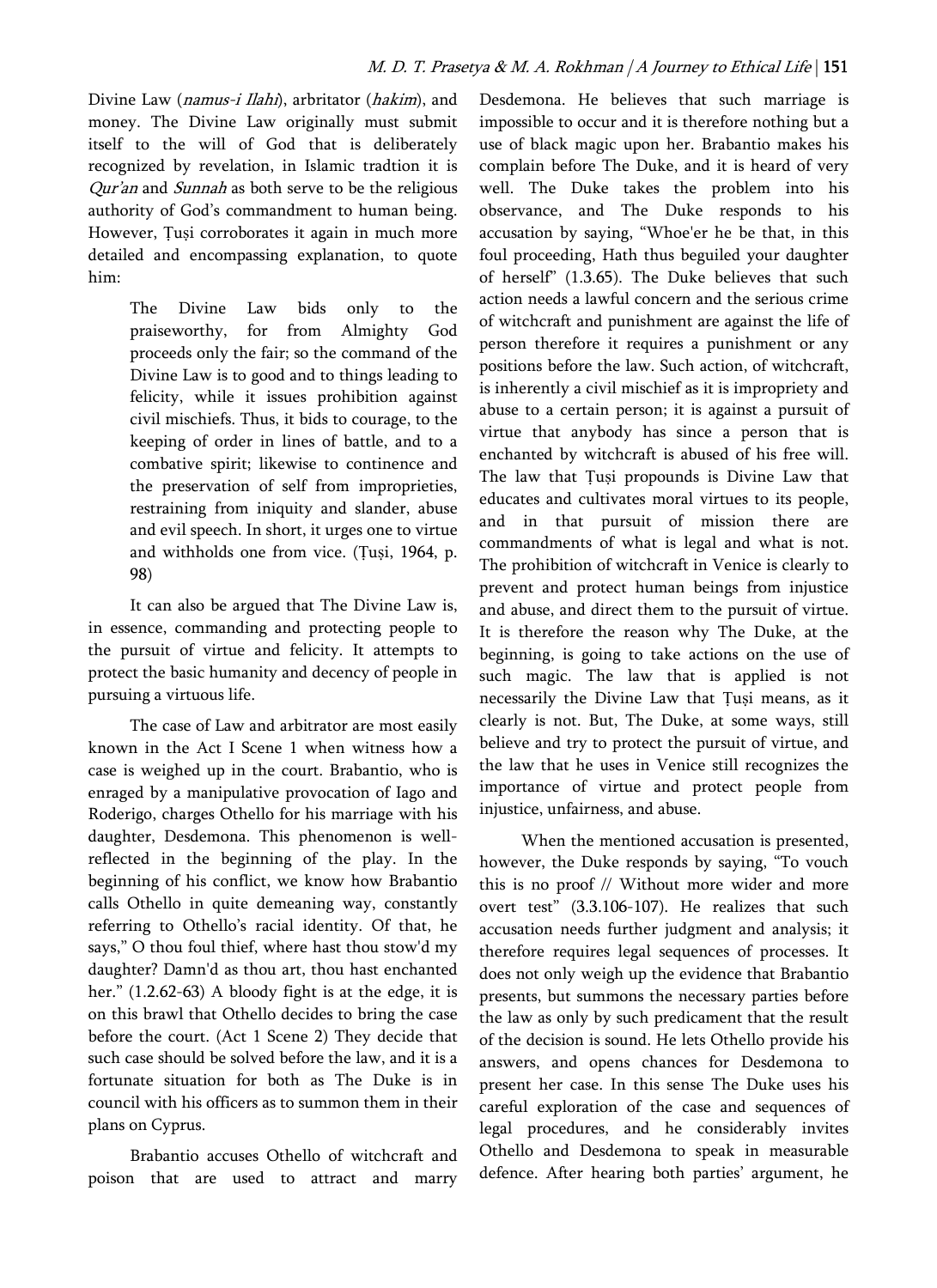decides, at whatever result it might be, with rational and consideration, later on he says "that tale would win my daughter too", referring to Othello's defence. In this case The Duke succeeds to become a reasonable arbitrator for both parties. Furthermore, he also uses his wisdom in overcoming the racist charge of Brabantio to Othello, therefore he states, referring that he should erase his racist view on Othello, "And, noble signior, If virtue no delighted beauty lack, Your son-in-law is far more fair than black." (1.3.290-291) In this case The Duke demonstrates his capability as a just arbitrator, in his fairness of decision. He successively addresses the problem in his people with his rational judgment and calculation.

Ṭuṣi also deems money for the price of a just transaction. The money is called as "the lesser law" as it serves to be the mediator for men and become an important instrument for the preservation of justice. Tuși gives examples of a dyer and carpenter, for better understanding, as the difference of value or of price between their transactions can be an inequity and inequivalence for both parties, it is therefore necessary for the existence of a just mediator for such transaction, money. This might sound problematic, as in the modern sense money seems to fail on the case of preserving justice, but without money no adjustment of diversities in society are going to be addressed by different prices, association, and negotiation, therefore more justice will occur. That is to say, he ponders and takes it into further argument that the prosperity of the world lies in the civic justice, and it is failed when a tyranny takes place. In other words, money can be an instrument of preserving justice, but when it is not addressed with civic justice, for instance on the problem of labor, social justice, or army officer, it will lose its ground for justice. The use of money has been part of the structure of Venetian society at the first place. At the beginning of the play, we know Roderigo who frequently pays Iago in exchange of his help to make Desdemona's marriage ruined. Roderigo says, "take it much unkindly That thou, Iago, who hast had my purse" (1.1.1-2). Roderigo's use of money is not at all the use of preserving justice by mutual and proper transaction for it denotes no meaning to their exchange, as it is an act of condemnable malice and there is a unfairness here, and most importantly such skill or service that Iago offers is a matter of vice to the contrary of money as the element of justice. Even then he lies to Roderigo in the first place, therefore in this case money loses its position as an element of a just tansaction. But, of Othello, we know that he is highly valued by Venice, and it is, in fact, by the presence of money that he is also esteemed and ennobled when he does his service in Venetian army, he says, "My services which I have done the signiory/ Shall out-tongue his complaints" (1.1.17-18) The Venetian government pays him for his sacrifice and service to protect their country, this is at which the pursuit of justice accrues. Not all Venetian people are physically gifted, especially in that matter of war. Othello is divinely gifted with that quality and experience. At this point, a balance is attained as Othello spends his energy, time, and service to Venetian government, yet he is enjoined with goods, payment, and most importantly reputation. The difference of capacity, as other Venetian people take parts in other fields of contribution have to be addressed justly with Othello's military contribution which, as well, keep Venetian security in check. In this sense the justice is preserved by money, as it gives equivalence to the difference of skill, or transaction which nevertheless needs its mediator.

However, while such preservation of justice is acquired by society, Ṭuṣi argues that it is not the best mean by which the acquisition of virtue takes place, including justice, as we know that it is sometimes complex and changing. It is in this sense he argues the primal importance of political element is of love (*mahabbah*), as the preservation of justice is essentially a state at which love is lost, it is therefore necessary to stand for justice in a political life. Venetian government is not a lawless country, and the army structure that Othello leads is not blind of such preservation of justice. It recognizes nobility, and it invites the members of promotion and degradation within their structure. Such things are as to show how a just proportion and system is applied within the structure. But, in much more political nuance, the bloody tragedy of Othello leaves questions as the social situation still gives the rooms for the figure to deviate from such acquisition (of justice) as the virtue of love is oftentimes lost from the characters. This case is worst as the bloody conflicts take place in Cyprus in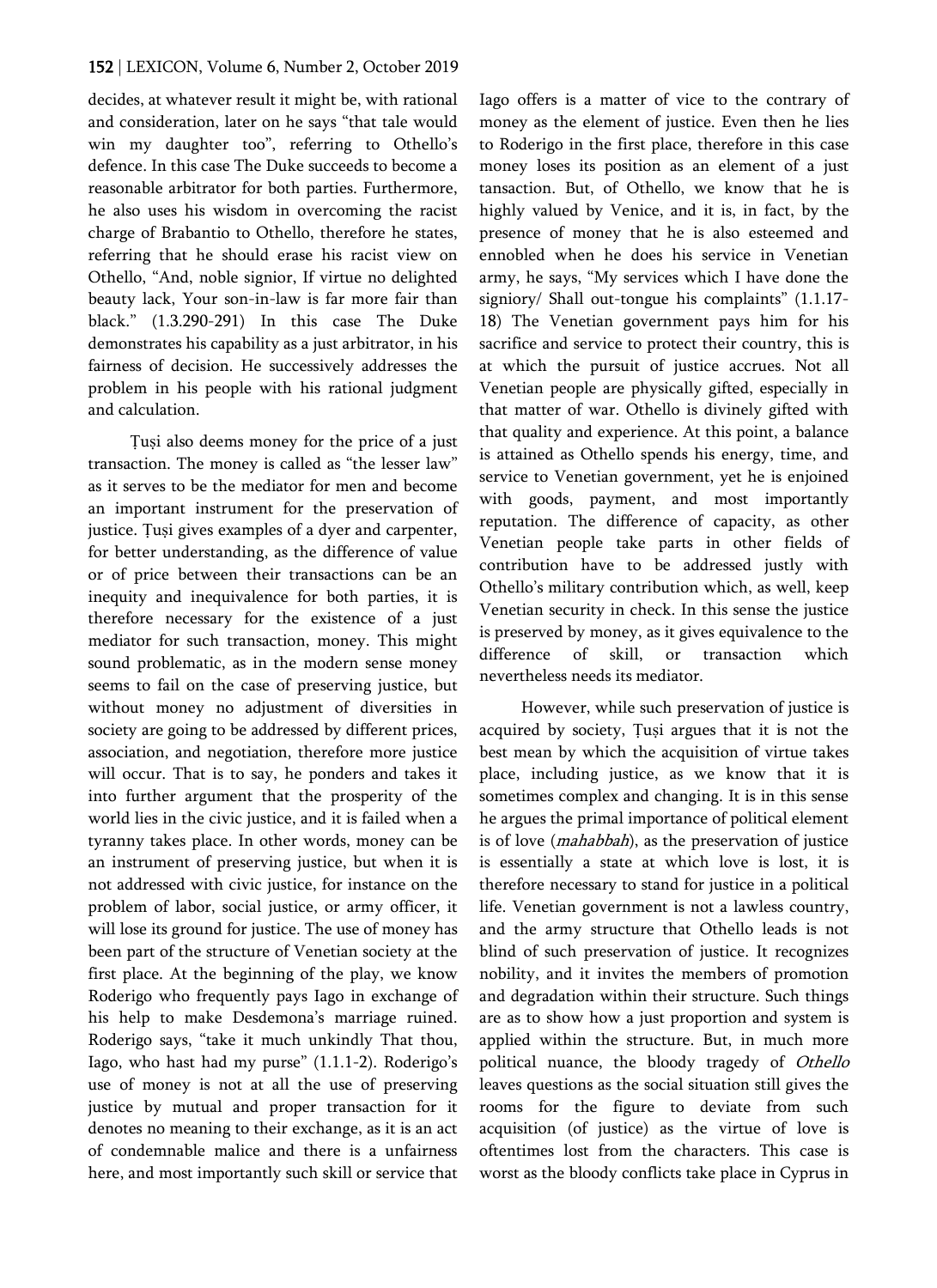which preservation of justice is not as strict as in Venice. This problem is recognized by Lodovico, one of the top government men in Othello, when he visits Cyprus. He holds a meeting with Othello as he is planned, by The Duke, to be withdrawn from Cyprus and subsequently Cassio will take over his position. In this instance, Othello is in severe condition of his relationship with Desdemona. In front of Lodovico's face, he strikes Desdemona without justified reason. Seeing this, Lodovico says, "My lord, this would not be believ'd in Venice, Though I should swear I saw't: 'tis very much: Make her amends; she weeps." (4.1.253-255) Lodovico implies that such act of cruelty and vice will not easily be done in Venice, as he recognizes that Venetian political and social structure will not make possible for such act to appear. The presence of The Duke as the arbritator and Venetian Law will make any perpetrators of cruelty fear to conduct such impropriety. In what follows, the interaction of the government to its people and the characters to other characters will be examined for their virtue of love quality.

The first love to discuss is government to its people, Ṭuṣi says that such love should be alike to paternal love, of a father to his son. This principle of love is important as such will necessarily jeopardize any chance that government exercises their tyranny, and their relationship with its people is predicated by pursuit of good, as it is the ideal basis of love even in friendship and such, instead of pleasure or profit. In pursuit of this love, the ruler must model himself like the position of a father in respect to sympathy and compassion. In Brabantio's charge, The Duke, at some extent, shows this principle when he takes Brabantio's charge into the court. He knows that Brabantio is a man of high nobility and Othello is a soldier of skills and leadership. He places himself as a reasonable arbitrator but most importantly he shows his fatherly attitude which can be reflected from his statement, "I think this tale would win my daughter too." (1.3.171) When logical exploration of the case has been done, and it is proven that Othello's marriage with Desdemona is predicated on their mutual love, The Duke advises Brabantio on his racist thought onto Othello, of this he says "And, noble signior, If virtue no delighted beauty lack, Your son-in-law is far more fair than black."

(1.3.290-291) At some extent, being that arbitrator, The Duke shows the love that government has to show to its people, and it is predicated on his care, just proportion, and rationality in solving such case.

However, Brabantio's charge is essentially caused by love. In this that we know love is also paradoxical. His charge to Othello is necessarily based on his excessive love to Desdemona. He pities her for she has to be married to a Moor that he considers as physically unattractive. His rage is based on his excessive love. He says that such marriage is a robbery. It is propounded by Tusi that fatherly love makes a father to have a great claim upon his child. In this case we know from Brabantio. He regards his daughter so high, to the extent of his second self, and it is the reason why he wishes perfection upon herself. However, when The Duke and the council step in, and legal cases as well as Othello and Desdemona's explanation take place, Brabantio makes a reconciliation with himself, to accept his daughter marriage to Othello, of this he says, "Come hither, Moor: I here do give thee that with all my heart Which, but thou hast already, with all my heart, I would keep from thee." (1.3.192-195) He realizes that Desdemona is inherently sincere of that marriage. At this case, predicated by his love to Desdemona too, it is which makes him let the marriage continue as Desdemona has pleaded him that it is her duty of loving her husband as she loves her father.

In Othello, Desdemona is often called as divine imminence. Hers is the representation of pure love, as it is a love of giving, not taking, and it is love of enjoining good to others, not a mad egocentricism. She is consistently at obedience of her husband, though it is the extreme excess of it, but most importantly of her purity. She never attempts to make infidelity, and it is failed to be recognized by Othello, and she believes it so as she has to take business of her virtue. She says to Othello when she is accused of her infidelity:

> No, as I am a Christian: If to preserve this vessel for my lord" From any other foul unlawful touch Be not to be a strumpet, I am none. (4.2.82-84)

She predicates her reason of being faithful of Othello into her Christianity, a statement that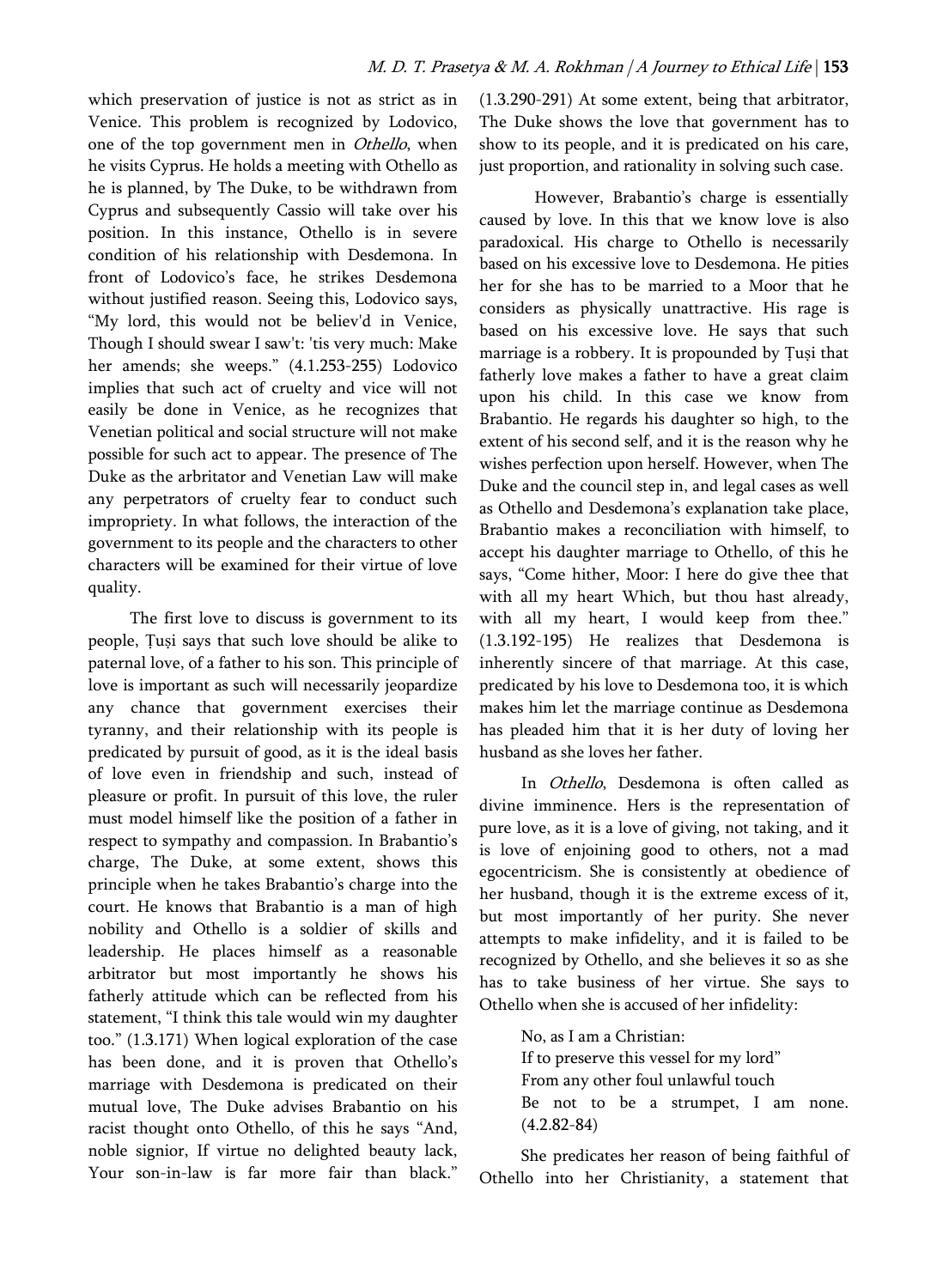summarizes her worldview. She knows that such action is not in and of itself virtuous, it is therefore important for her to keep her private parts from betrayal. Her love is categorized of love based on good. As Ṭuṣi argues the love of good men (including women) arises not from the pursuit of profit or pleasure inasmuch as their primary purpose is pure good and the quest of virtue. It is of this reason that Desdemona consistently defends her piety, and she struggles till the end of her life to the pursuit of virtue. Desdemona might face her disastrous tragedy, and her excessive innocence is also a thing to blame, but her consistent pursuit of virtue emboldens her meaning of existence. Her virtuous nature, which is failed to be recognized and unfortunately capitalized by others, proves to be insignificant if linked to her death. However, it is her pure love that shows us that the quest of virtue is ennobling, and one who defends herself in the acquisition of virtue is one who liberates herself, and enjoins good, respect, and dignity onto herself.

It is on the contrary, as we will come to an easy understanding for instance, if we analyse Iago' relationship with Othello, such is never predicated by love. Iago is inherently incapable of love; he only recognizes profit and pleasure, be it physical, psychological, or financial. Iago is devoid of the love of humanity, as he acts on the contrary of desiring good for his fellows. In fact, the tragedy that he initiates, by insinuating any friends and fellows around him are the result of his political ambition. He says, "Why, there's no remedy: 'tis the curse of service/ Preferment goes by letter and affection (1.1.35-36) Disappointed by Othello's placement of Cassio as his lieutenant, he is enraged by this situation and he starts to execute his personal and private revenge to Othello and people around him. Ṭuṣi argues that the love of profit or pleasure may be shared by evil men to evil men, but Iago goes beyond such predicament. His is the pursuit of evil pleasure to an innocent man, and it is predicated by his madness of pleasure that leads him down the way. What Iago does is the extreme point of justice, injustice, which is the direction in which somebody uses reprehensible ways of achieving their end or desired objects. (Ṭuṣi, 1964, p. 87) Iago consistently uses his sheer manipulation, as explained in the part of Iago's soul diseases, and it holds true as injustice is the result when three faculties of the soul are not

at harmony, and Iago, who is sick in his faculties of the soul has consistently shown his injustice and tyranny as he intentionally harms Othello, Cassio, Desdemona, Emilia, Roderigo and anyone around him. He achieves his goal by way of injustice and tyranny, as he consistently seeks excess for himself (Ṭuṣi, 1964, p. 104), for instance of harming others to get his position as lieutenant officer, and seeks deficiency for others (p. 104), by jeopardizing Cassio's position as lieutenant or Othello's relationship with Desdemona for his own selfinterest. Iago is a stranger to the sense of justice and blind of love especially love of friendship or ruler and follower love. His is artificial love that masks his intentions of doing harm to other people. Such emptiness of love is costly, and when it is taken into a political life, huge disruption and corruption take place. In this sense it can be said that Ṭuṣi believes such action of going into a political life should be based on removing evils from oneself, and most importantly planting the seeds of love and learning of it in proper manner, as when one fails to preoccupy himself with love, politics can be deadly. An individual private vice might not harm others, but a person that is devoid of love, and taking himself to the political realm, it will destruct the people around, system, and the social political life itself.

# **CONCLUSION**

As a person is conscious that life has a meaning, and in its fulfilment, one must adhere to a committed ethical life and the pursuit of a good life, one must be aware that if such principle is left out from one's existence, things begin to be desecrated. The human soul and his moral reflection is the most essential attribute, it is what distinguishes human from animal. In a pursuit of consolation and purpose in our life, they have to be realized as it is what redeems and sets purpose to our life.

In relation to the first research question, it can be understood that one must cultivate the cardinal virtues and altogether remove the vices of the soul from him. Othello loses his wisdom in facing the tribulation to his marriage and he is too ignorant in decision making. Iago is perplexed by the vice of anger, which fatally leads him to pursue his